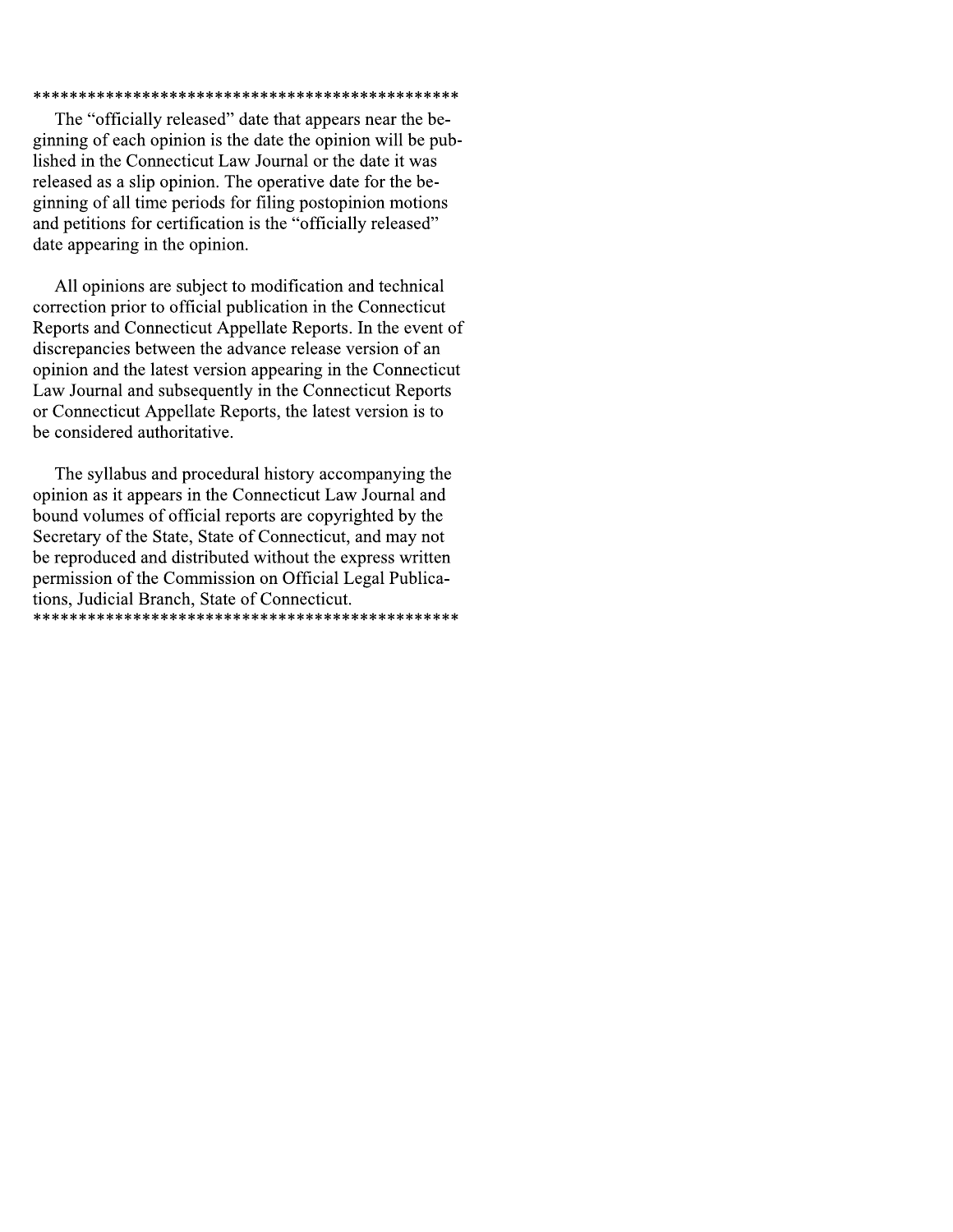# JOSEPH MATURO, JR. *v.* STATE EMPLOYEES RETIREMENT COMMISSION (SC 19831)

Rogers, C. J., and Palmer, Eveleigh, McDonald, Espinosa and Robinson, Js.\*

#### *Syllabus*

- Pursuant to statute (§ 7-438 [b]), if a member of the municipal employees' retirement system who is retired and has begun to collect a pension, again accepts employment from the same municipality from which he was retired, he shall be eligible to participate, and shall be entitled to credit, in the municipal employees retirement system for the period of such municipal employment, provided such member shall not receive his retirement allowance while so employed, except under certain specified circumstances.
- The plaintiff appealed from the judgment of the trial court upholding the declaratory ruling of the defendant retirement commission and dismissing his administrative appeal. The plaintiff retired from his position as a firefighter with the town of East Haven in 1991 and was awarded a disability pension through his membership in the municipal employees retirement system, which is governed by the Municipal Employees' Retirement Act (§ 7-425 et seq.). From 1997 to 2007, the plaintiff served as the elected mayor of East Haven, a full-time, salaried position that the town had not designated for participation in the retirement system. During his tenure as mayor, the plaintiff continued to receive his disability pension, as it was the policy of the commission at that time that a member could continue to collect a pension while reemployed by a participating municipality, provided the member was reemployed in a nonparticipating position. In 2010, the retirement services division of the Office of the State Comptroller, which jointly administers the retirement system with the commission, informed the plaintiff that the commission's prior interpretation of the act was erroneous, and that, pursuant to § 7-438 (b), he no longer would be eligible to collect a disability retirement benefit if he were to be employed in any paid position with the town. When the plaintiff was again elected to the position of mayor of East Haven in 2011, the retirement services division suspended the plaintiff's pension. The plaintiff then appealed to the commission, which issued a declaratory ruling denying reinstatement of the plaintiff's pension. On appeal to the trial court, the plaintiff claimed, inter alia, that the decision of the commission was inconsistent with the statute (§ 7- 432) that authorizes disability pensions because there had been no determination by a medical examining board that he was no longer disabled before his pension was suspended, and further claimed that he had relied to his detriment on the agencies' priorinterpretation of the act. The trial court affirmed the commission's decision and rendered judgment dismissing the appeal, from which the plaintiff appealed. *Held:*
- 1*.* The trial court properly dismissed the plaintiff's appeal from the decision of the commission, the plain language of § 7-438 (b) having barred the plaintiff from continuing to collect a disability pension while serving as the mayor of East Haven: the plaintiff's claim that the act could be interpreted to exclude elective officers as employees, and that, as mayor, he was not an employee of the town as that term is used in § 7-438 (b), was unavailing, as that interpretation would deprive elective officers who are members of the retirement system from many of the rights and benefits that other members enjoy, and, in the absence of any apparent rationale for such a scheme or a clear statement of legislative intent, this court declined to adopt the interpretation urged by the plaintiff, which would achieve a bizarre outcome.
- 2. The plaintiff could not prevail on his claim that § 7-438 (b), when read as a whole and in light of the underlying policy rationales, evidenced a legislative intent to preclude a member of the retirement system from receiving a retirement pension only while reemployed in a participating position, and that, because he returned to work in a nonparticipating position, he was entitled to continue collecting his disability pension; notwithstanding the provision in § 7-438 (b) that a member ''shall be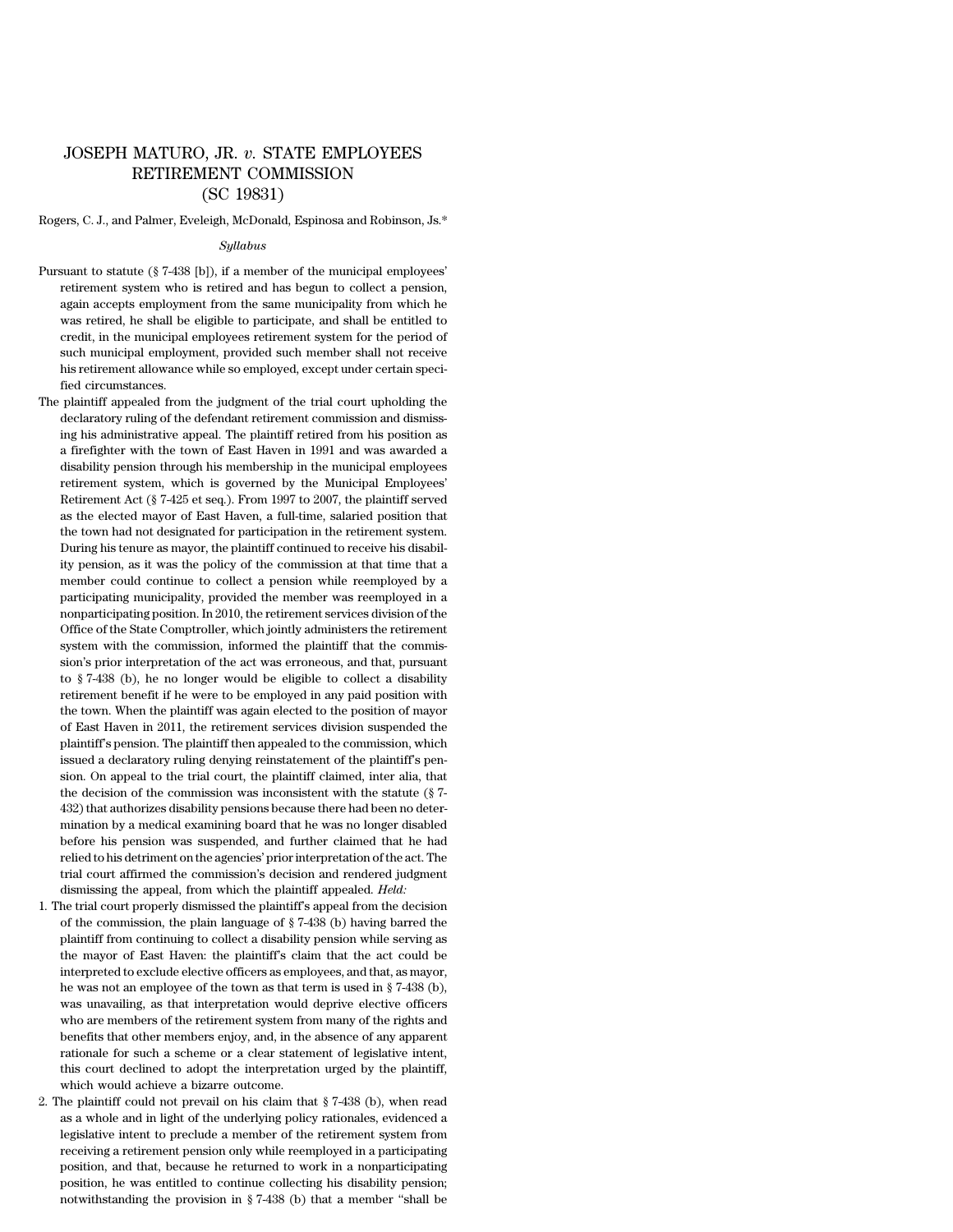eligible to participate, and shall be entitled to credit,'' in the retirement system, a member of the retirement system, such as the plaintiff, who is reemployed in a nonparticipating position is not eligible to participate in the retirement system while so employed, and § 7-438 (b) reasonably may be understood to embody a legislative judgment that a participating municipality should not have to contribute additional funds to a member's retirement pension while at the same time paying the member's salary.

- 3. There was no merit to the plaintiff's claim that the commission and the trial court improperly interpreted § 7-438 (b) in isolation and did not consider its relationship to § 7-432 (g), which precludes the medical examining board from reconsidering eligibility for a disability pension unless additional facts concerning the member's condition are disclosed: subsection (g) was not added to § 7-432 until 2013, approximately two years after the retirement services division suspended the plaintiff's pension, and § 7-432 previously did not reference the medical examining board but, instead, delegated broad authority to the commission to determine a member's ongoing eligibility for a disability pension.
- 4. This court was not persuaded by the plaintiff's claim that the commission was bound by, or should have adhered to, its prior interpretation of § 7- 438 (b) that permitted elective officials to retain their pensions while reemployed by participating municipalities in light of the fact that the legislature effectively acquiesced in that prior interpretation when it failed to amend the act, and the fact that the attorney general issued a nonbinding opinion letter counseling the commission not to deviate from its prior interpretation in the absence of further legislative direction: the evidence for legislative acquiescence in the commission's prior interpretation of the act was inconclusive and did not compel this court to depart from the plain meaning of the statutory text, and the legislature's failure to address the commission's revised interpretation when the legislature amended § 7-438 in 2011 tended to demonstrate acquiescence in the revised interpretation; moreover, the plaintiff's claim that the attorney general's opinion that the legislature had acquiesced in the commission's prior interpretation and that the revised interpretation might upset retirees' settled expectations was unconvincing, as an administrative agency, such as the commission, that discovers that it has been applying an erroneous interpretation of a statute is obliged, after giving fair notice to affected persons, to conform its policy to the correct interpretation, particularly in light of the provision (§ 7-439h) in the act that requires the commission to correct any erroneous overpayment of benefits.

Argued March 30—officially released July 11, 2017

#### *Procedural History*

Appeal from the decision of the defendant determining that the plaintiff was ineligible to receive certain pension benefits, brought to the Superior Court in the judicial district of New Britain and tried to the court, *Schuman, J.*; judgment dismissing the appeal, from which the plaintiff appealed. *Affirmed*.

## *Lawrence C. Sgrignari*, for the appellant (plaintiff).

*Michael J. Rose*, with whom was *Cindy M. Cieslak*, for the appellee (defendant).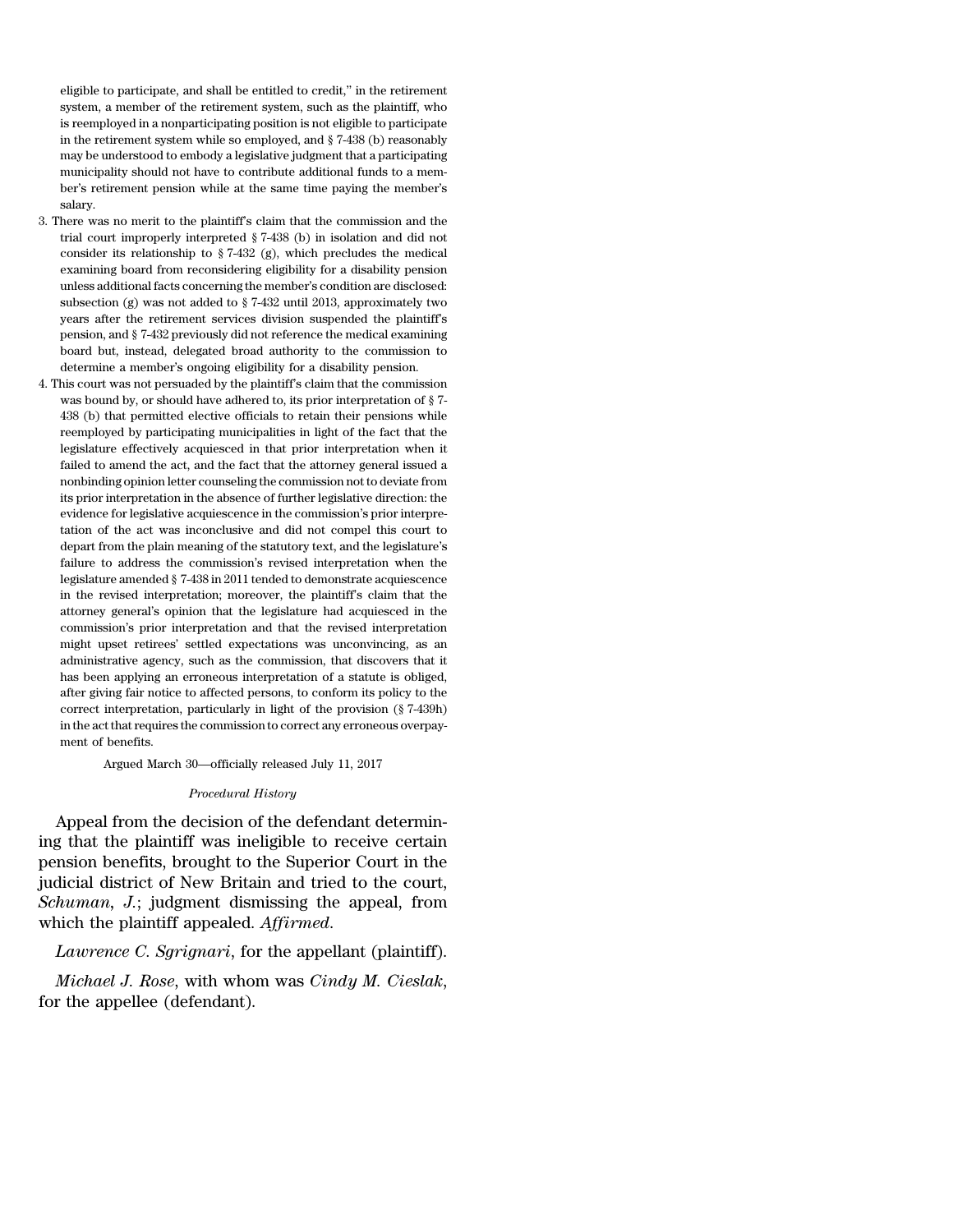#### *Opinion*

ESPINOSA, J. The plaintiff, Joseph Maturo, Jr., appeals from the judgment of the trial court upholding the declaratory ruling of the defendant, the State Employees Retirement Commission, and dismissing his administrative appeal. The plaintiff retired in 1991 from his position as a firefighter with the town of East Haven and was awarded a disability pension through his membership in the municipal employees retirement system (retirement system). He subsequently was elected to the position of mayor of East Haven in 1997, and served in that capacity until 2007, when he lost his reelection bid. During that time, the commission and the retirement services division of the Office of the State Comptroller (collectively, the agencies), which jointly administer the retirement system, $\frac{1}{1}$  interpreted the Municipal Employees' Retirement Act (act), General Statutes § 7-425 et seq., to provide that a retired member, who is reemployed by a municipality that participates in the retirement system, may continue to receive a retirement pension if he or she is reemployed in a position, such as the mayor of East Haven, that the municipality has not designated for participation in the system (nonparticipating position). In 2009, however, the agencies concluded that they had misconstrued the act in this regard and that a retiree cannot continue to collect a pension while reemployed in any full-time position with a participating municipality. Accordingly, when the plaintiff was again elected mayor in 2011, the retirement services division suspended<sup>2</sup> his pension, a decision that both the commission and the trial court, *Schuman, J*., subsequently affirmed. On appeal, the plaintiff's primary contention is that the agencies improperly construed the reemployment and disability pension provisions of the act,<sup>3</sup> and that he is not barred from receiving a disability pension while serving as the mayor of East Haven. The plaintiff also challenges the trial court's conclusions that he did not rely to his detriment on the agencies' previous interpretation of the act and that the commission did not violate his rights to equal protection and due process of law. Finding no error, we affirm.

# I

## FACTS AND PROCEDURAL HISTORY

The following facts and procedural history, as found by the commission and supplemented by the undisputed evidence of record, are relevant to our disposition of the plaintiff's appeal. The plaintiff served as a firefighter for the town of East Haven from 1973 to 1991, during which time he participated as a member of the retirement system. In September, 1991, the town separated the plaintiff from service on the basis of a ''serviceconnected'' disability. In a January, 1992 letter, the commission approved his application for early retirement,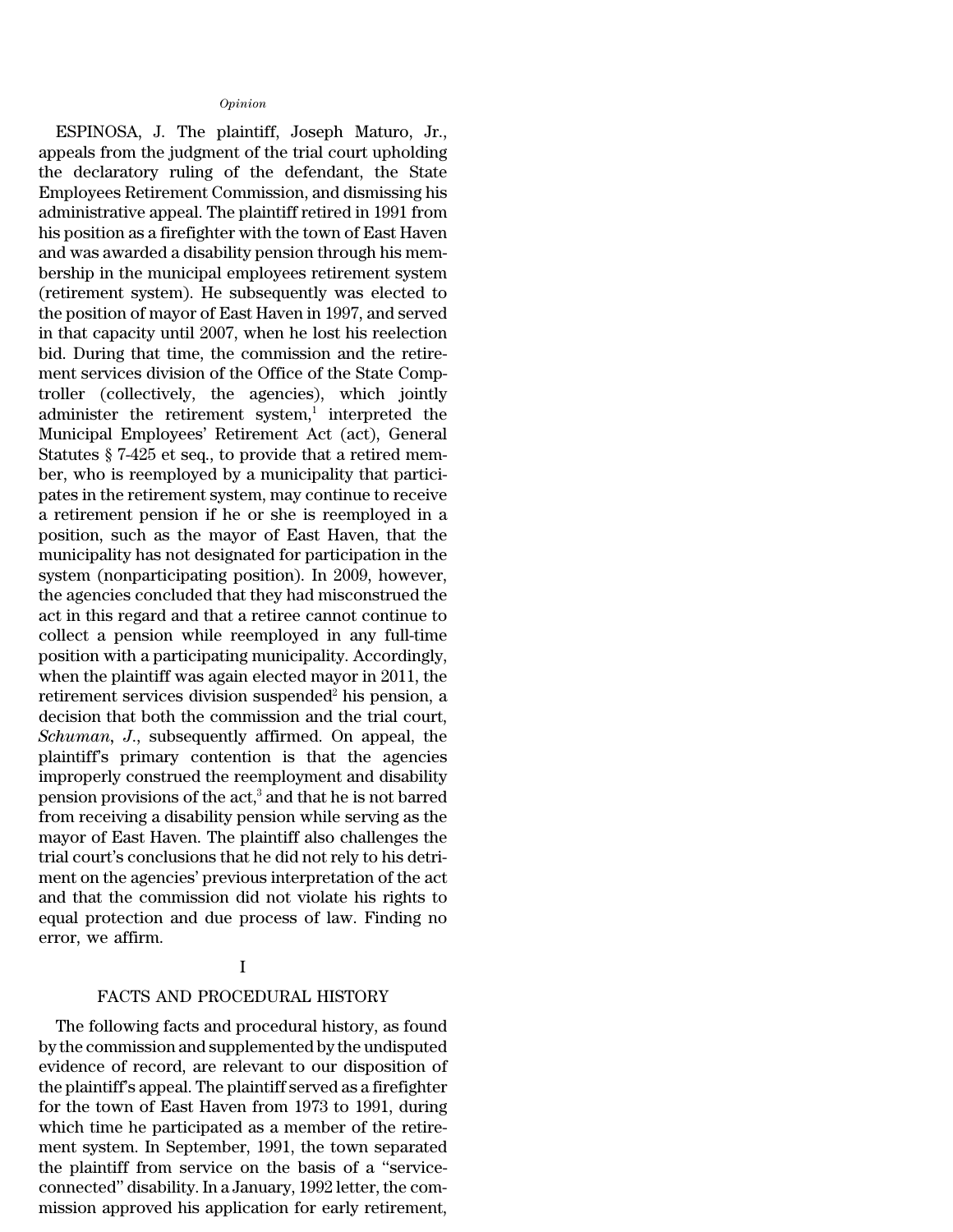but informed him that his retirement payments would be suspended if he again accepted employment with the town. In 1993, after the medical examining board confirmed the plaintiff's disability, the commission approved his ''service-connected disability retirement,'' retroactive to October, 1991. A March, 1993 letter from the commission again advised the plaintiff as to the retirement system's reemployment rules, stating that ''[his] eligibility for a disability retirement [pension] is contingent on [his] being permanently and totally disabled from performing any gainful employment in the service of [his] former employer [and that he] may not accept reemployment with that municipality.''

In 1997, the plaintiff was elected to the office of mayor of the town of East Haven. At all times relevant to this case, although the town participated in the retirement system, it did not designate the office of mayor as a participating position. The plaintiff served as mayor from 1997 until 2007, when he lost a reelection bid. During that time, in spite of the warnings contained in the January, 1992 and March, 1993 letters, it was the policy of the agencies that a member could continue to collect a pension while reemployed by a participating municipality, so long as the member was reemployed in a nonparticipating position. Accordingly, during his initial ten years as mayor, the plaintiff received a salary from the town and also continued to collect his disability retirement pension.

In June, 2010, in response to information that the plaintiff was again considering running for elective office, Helen M. Kemp, the assistant director and counsel of the retirement services division, wrote to advise him that the commission's prior interpretation of the act was erroneous and that in the future he would not be eligible to collect a disability retirement benefit while employed in any paid position for the town. In a followup letter, Mark E. Ojakian, the deputy state comptroller and acting director of the retirement services division, explained that, in 2009, the retirement services division had adopted and begun informing members of this revised interpretation of the act. Despite these warnings, in November, 2011, the plaintiff again campaigned and won the election for the position of mayor of East Haven.

Shortly thereafter, the plaintiff received a letter from Kimberly McAdam, a retirement system supervisor, informing him that he was no longer considered to be disabled under the act because ''[t]he fact that [he is] performing the duties of [mayor] indicates that [he is] neither permanently nor totally disabled from engaging in gainful employment in the service of the municipality.'' The letter notified the plaintiff that his pension would be ''stopped'' as of November 19, 2011. In that same time period, the commission sent letters to all disability retirees informing them that they could not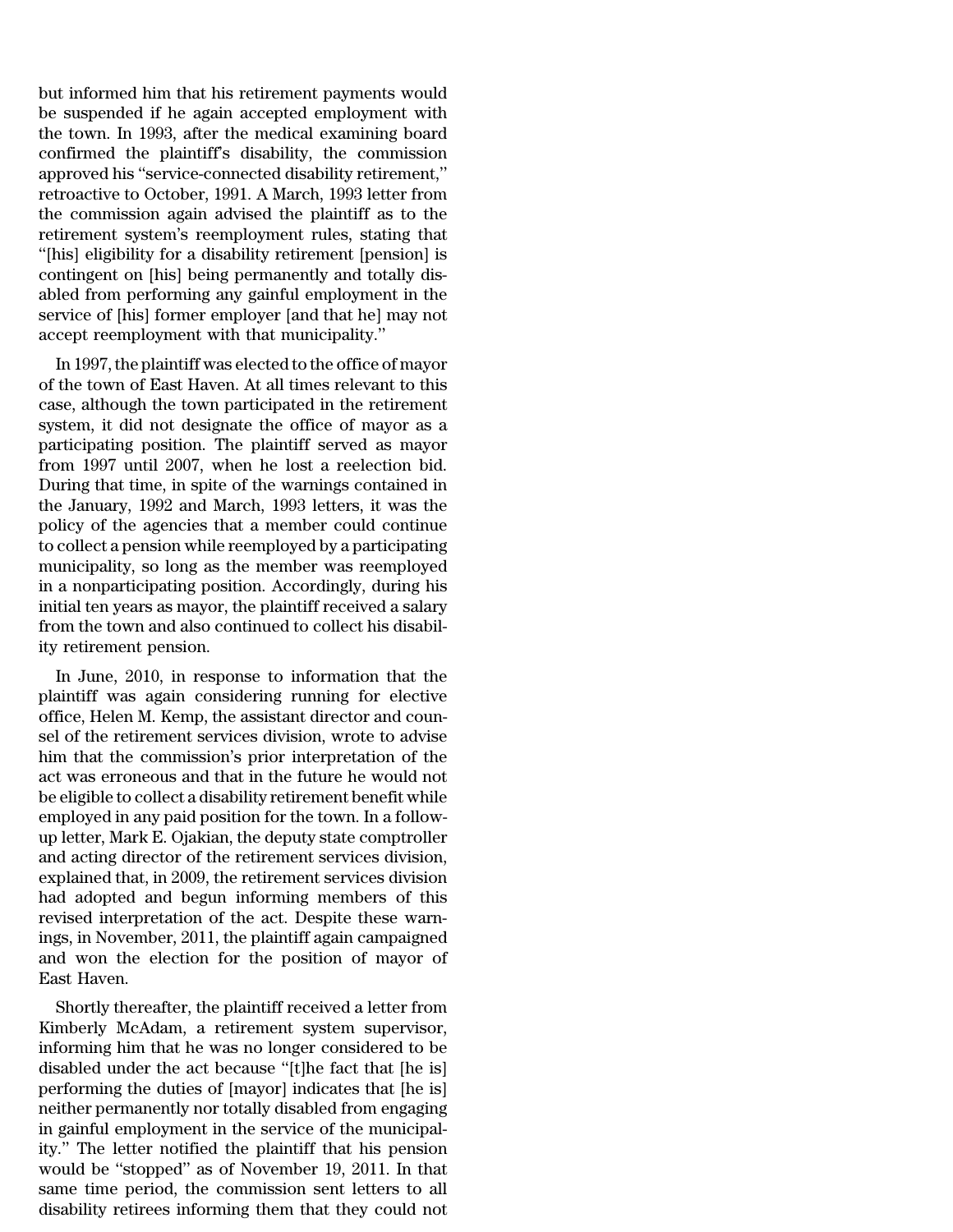collect a disability retirement pension while working for the same municipality from which they had retired, even in a nonparticipating position.

The retirement services division subsequently declined the plaintiff's request to reconsider its decision. The plaintiff then appealed to the commission, which, following what the trial court characterized as ''a long and somewhat complicated administrative review process,'' ultimately issued a declaratory ruling denying reinstatement of the plaintiff's retirement pension.

The plaintiff then appealed to the Superior Court. While proceedings in that court were pending, the General Assembly considered—for the second time in three years—legislation that would have expressly allowed the plaintiff and similarly situated members of the retirement system to continue to collect retirement pensions while reemployed by a participating municipality in a nonparticipating position. See Public Acts 2015, No. 15-188 (P.A. 15-188); Public Acts 2013, No. 13-219 (P.A. 13-219). The legislature unanimously passed each bill but Governor Dannel P. Malloy vetoed each one, and the legislature did not attempt to override the vetoes. See 2 Conn. Public and Special Acts 1478 (2015); 2a Conn. Public and Special Acts 2230 (2013).

The plaintiff made four primary claims before the trial court. First, he argued that the decision of the commission upholding the suspension of his disability pension while he is employed as the mayor of East Haven was inconsistent with various provisions of the act. Specifically, he argued that (1) General Statutes § 7-432, which authorizes disability pensions, does not allow the retirement services division to suspend a member's pension unless the commission's medical examining board first finds that the member is no longer disabled pursuant to  $\S 7-432$  (g), and (2) the provision on which the retirement services division relied in suspending his pension, General Statutes § 7-438 (b), which prohibits members of the retirement system from receiving a retirement pension while reemployed by a participating municipality, does not apply to former members who return to work in nonparticipating positions.

In its memorandum of decision, the trial court found the first argument to be without merit because, although the retirement services division initially had informed the plaintiff that his disability pension was being terminated because his reemployment with East Haven was prima facie proof that he no longer was disabled, the commission itself did not rely on the premise that the plaintiff no longer was disabled.Rather, the commission determined that § 7-438 (b) applies to both disability and ordinary retirements and bars members from collecting either type of pension while reemployed by a participating municipality. The trial court found the plaintiff's second statutory argument to be so incompre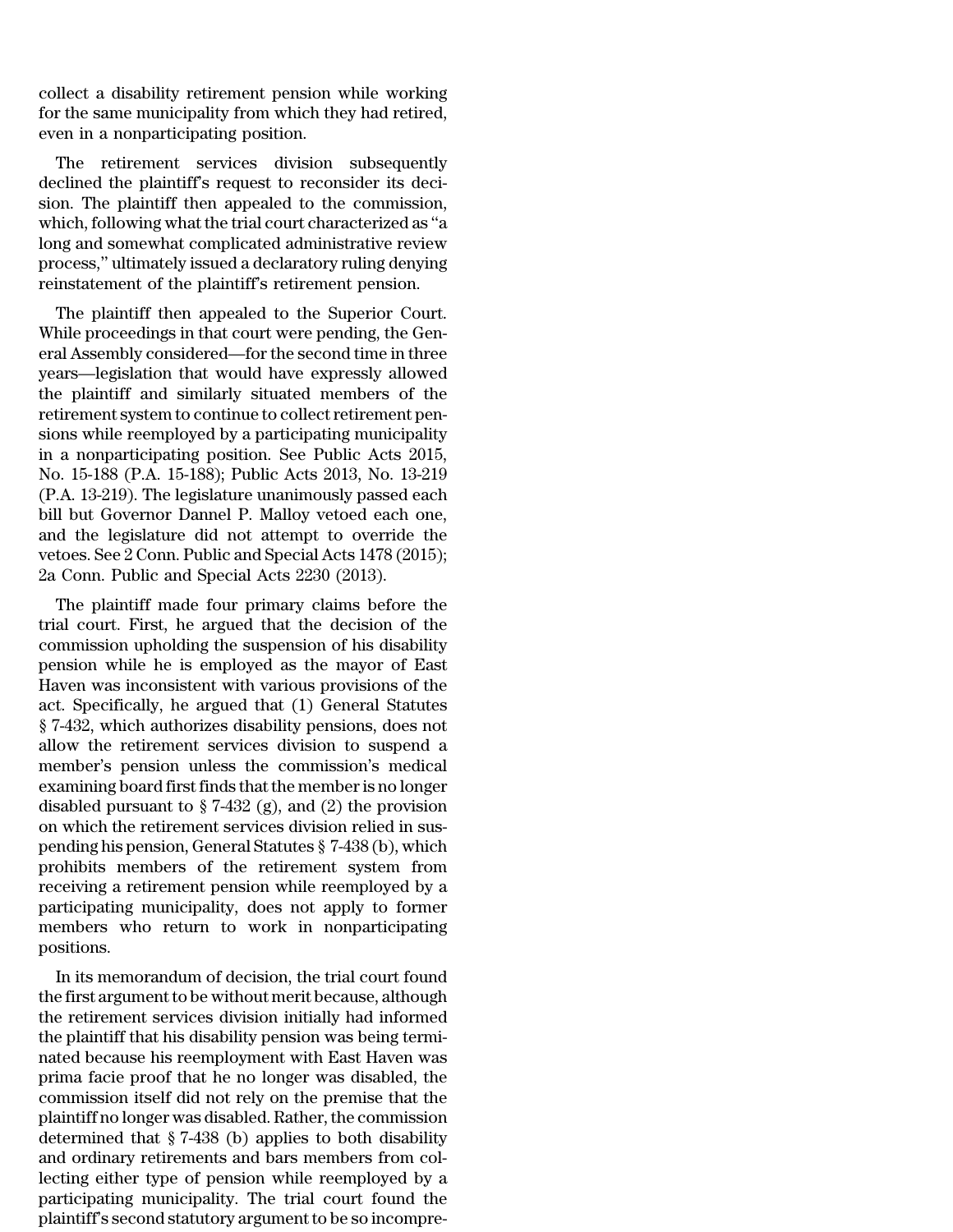hensible as to be effectively abandoned. Nevertheless, the court did attempt to parse and evaluate the argument, which, it concluded, lacked any support in the text of the relevant statutes.<sup>4</sup>

Second, the plaintiff claimed that it was improper for the agencies, after years of construing the act to allow the plaintiff and others similarly situated to retain their retirement pension when returning to work in a nonparticipating position, to adopt a new, contrary interpretation of the law. He specifically argued that (1) he had reasonably relied to his detriment on the agencies' pre-2009 interpretation of the act and on a September 30, 2011 letter in which the retirement services division director, Brenda Halpin, advised him to take no action with respect to his current employment status until the retirement services division completed an administrative review of the issue, and (2) the commission should have abided by the advice of Attorney General George C. Jepsen, who counseled in a November 2, 2012 opinion letter (Jepsen opinion) that the commission not deviate from its pre-2009 interpretation of the act in the absence of further legislative direction.

In rejecting the plaintiff's detrimental reliance claim, the trial court noted that the law disfavors claims of estoppel against government entities, which ''may be invoked: (1) only with great caution; (2) only when the action in question has been induced by an agent having authority in such matters; and (3) only when special circumstances make it highly inequitable or oppressive not to estop the agency.'' (Internal quotation marks omitted.) *Chotkowski* v. *State*, 240 Conn. 246, 268–69, 690 A.2d 368 (1997). In the present case, the court determined that that standard was not satisfied because the retirement services division had notified the plaintiff that its prior interpretation of the act was erroneous and that, henceforth, he would not be permitted to receive a disability benefit while employed in any paid position with the town. In addition to concluding that the plaintiff's ongoing reliance on the retirement services division's past interpretation of the act was unreasonable, the court concluded that the plaintiff had failed to demonstrate that his reliance thereon had caused him any detriment. Rather, the court found that the plaintiff's erroneous receipt of a retirement pension during his previous ten year tenure as mayor had been a ''windfall.'' The court further noted that the Jepsen opinion constituted nonbinding authority and that the opinion was unpersuasive insofar as it did not purport to analyze the statutes at issue or identify any defects in the commission's revised interpretation of the act. As a general matter, the court rejected as untenable the principle that a government agency must continue to adhere to an erroneous interpretation of a statute even when, having discovered its error, it provides fair notice to affected persons that it will change its policy in light of the revised interpretation.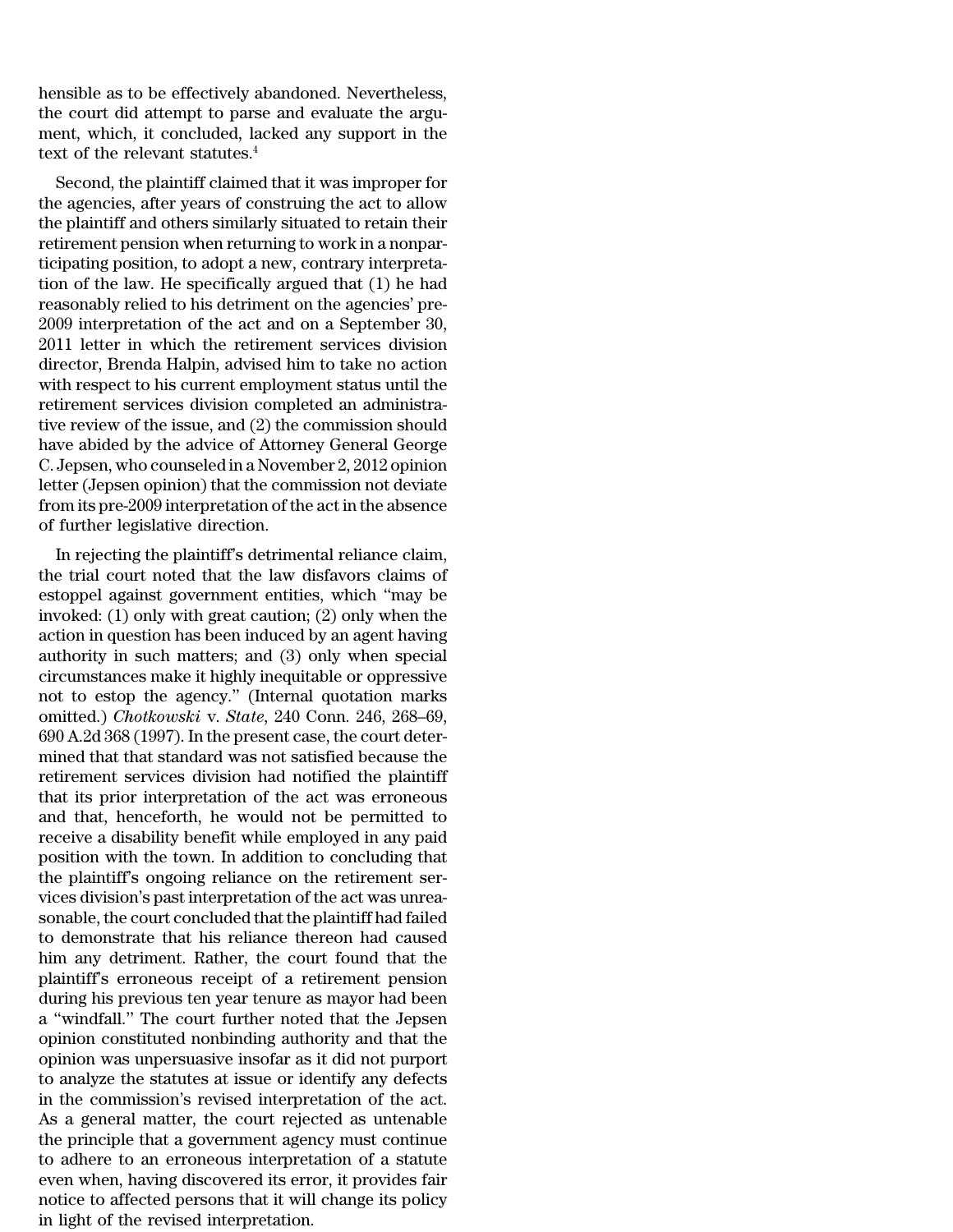Third, the plaintiff claimed that the commission treated him differently from other, similarly situated persons and thereby denied him equal protection of the law, as guaranteed by the federal and state constitutions. At trial, the plaintiff was unable to identify any other members who had been permitted to retain their retirement pensions after returning to work for participating municipalities.<sup>5</sup> Still, the plaintiff, a Republican, alleged that he had been singled out on the basis of his political affiliation insofar as the agencies (1) sent him an unsolicited letter in 2010, warning him that if he were again elected mayor, his pension would be suspended, (2) closely monitored the results of the East Haven mayoral election, (3) gave a Democrat, the registrar of voters for the town of East Haven, the express choice either to resign from his employment or to have his pension suspended, whereas the plaintiff's pension was simply suspended a few days after he was sworn into office, and (4) initially permitted another Democratic municipal retiree to retain her pension while reemployed, before ultimately reversing that decision. The plaintiff also introduced testimony by a Republican state senator suggesting thatlegislative efforts to amend § 7-438 (b) in 2013, to allow persons in the plaintiff's position to retain their pensions while reemployed had been delayed by certain legislators, presumably Democrats, who did not want to help the plaintiff.

The trial court found that the plaintiff also had abandoned this claim by inadequate briefing, insofar as he had failed to allege that any selective treatment was based on impermissible considerations or membership in a protected class. In the alternative, the court rejected the equal protection claim on the merits, finding that the commission had informed all disability pension recipients that they could not collect their pensions while working for the same municipality for which they had previously worked, even in a nonparticipating position. The court further concluded that the aforementioned factual allegations did not constitute selective treatment vis-a-vis other, similarly situated persons.

Fourth, the plaintiff claimed that the commission's decision to provide him with an informal rather than a formal hearing violated both the governing statutes and his right to procedural due process. The trial court, in rejecting this claim, determined that the relevant procedural statutes did not require the commission to hold a formal hearing and that the requirements of due process had been satisfied.

Consistent with these determinations, the trial court affirmed the commission's decision and dismissed the plaintiff's appeal. The plaintiff appealed from the judgment of the trial court to the Appellate Court, raising claims substantially similar to those he raised before the trial court, and we transferred the appeal to this court pursuant to General Statutes § 51-199 (c) and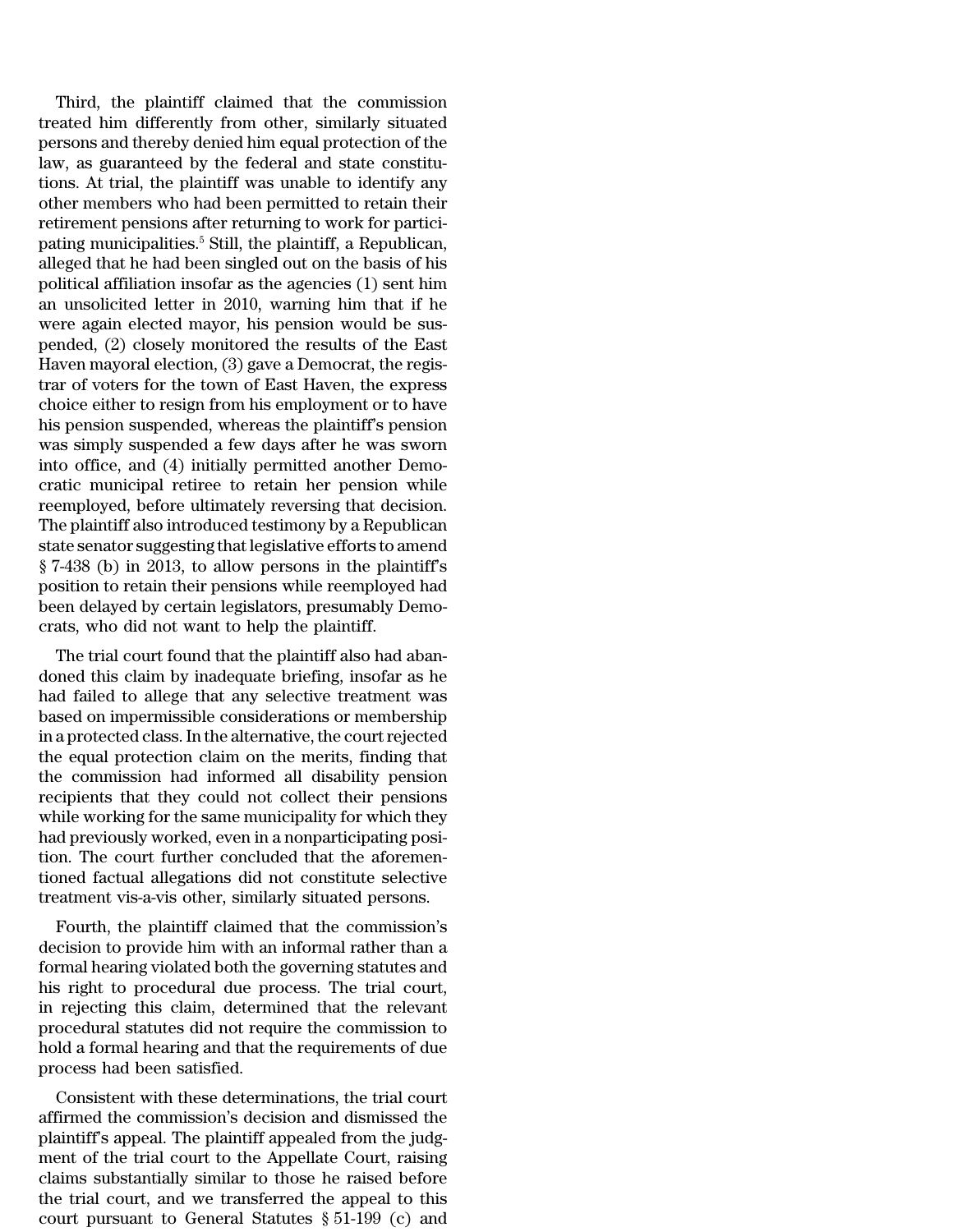Practice Book § 65-1. Additional facts will be set forth as necessary.

### II

## ANALYSIS

The plaintiff's primary argument on appeal is that the trial court misinterpreted the reemployment provisions of the act and that § 7-438 (b), when construed in the context of the overall statutory scheme, permits him to continue collecting a disability pension while employed by a participating municipality in a nonparticipating position. The commission disagrees, arguing that the plain language of § 7-438 (b) bars this sort of double recovery. We agree with the commission.

## A

We begin our analysis of the plaintiff's claim by setting forth the well established standards that govern judicial review of an agency decision under the Uniform Administrative Procedure Act (UAPA), General Statutes § 4-166 et seq. ''Under the UAPA, it is [not] the function . . . of this court to retry the case or to substitute its judgment for that of the administrative agency. . . . Even for conclusions of law, [t]he court's ultimate duty is only to decide whether, in light of the evidence, the [agency] has acted unreasonably, arbitrarily, illegally, or in abuse of its discretion. . . . [Thus] [c]onclusions of law reached by the administrative agency must stand if the court determines that they resulted from a correct application of the law to the facts found and could reasonably and logically follow from such facts. . . . [Although] this court affords deference to the construction of a statute applied by the administrative agency empowered by law to carry out the statute's purposes . . . [c]ases that present pure questions of law . . . invoke a broader standard of review . . . . [W]hen a state agency's determination of a question of law has not previously been subject to judicial scrutiny . . . the agency is not entitled to special deference. . . . Even if [an agency's interpretation of a statute has been] time-tested, we will defer to [it] only if it is reasonable . . . [as] determined by [application of] our established rules of statutory construction.'' (Internal quotation marks omitted.) *Lieberman* v. *Aronow*, 319 Conn. 748, 755–56, 127 A.3d 970 (2015). No deference is warranted when an agency's construction of a statute has been inconsistent or is only of ''recent vintage.'' *Schieffelin & Co.* v. *Dept. of Liquor Control*, 194 Conn. 165, 174, 479 A.2d 1191 (1984).

## B

In order to evaluate the plaintiff's claims, we first must describe in some detail the statutory framework that establishes and governs the retirement system. That framework is codified at § 7-425 et seq., which, as previously noted, we have referred to as the Municipal Employees' Retirement Act. See *Lambert* v. *Bridgeport*,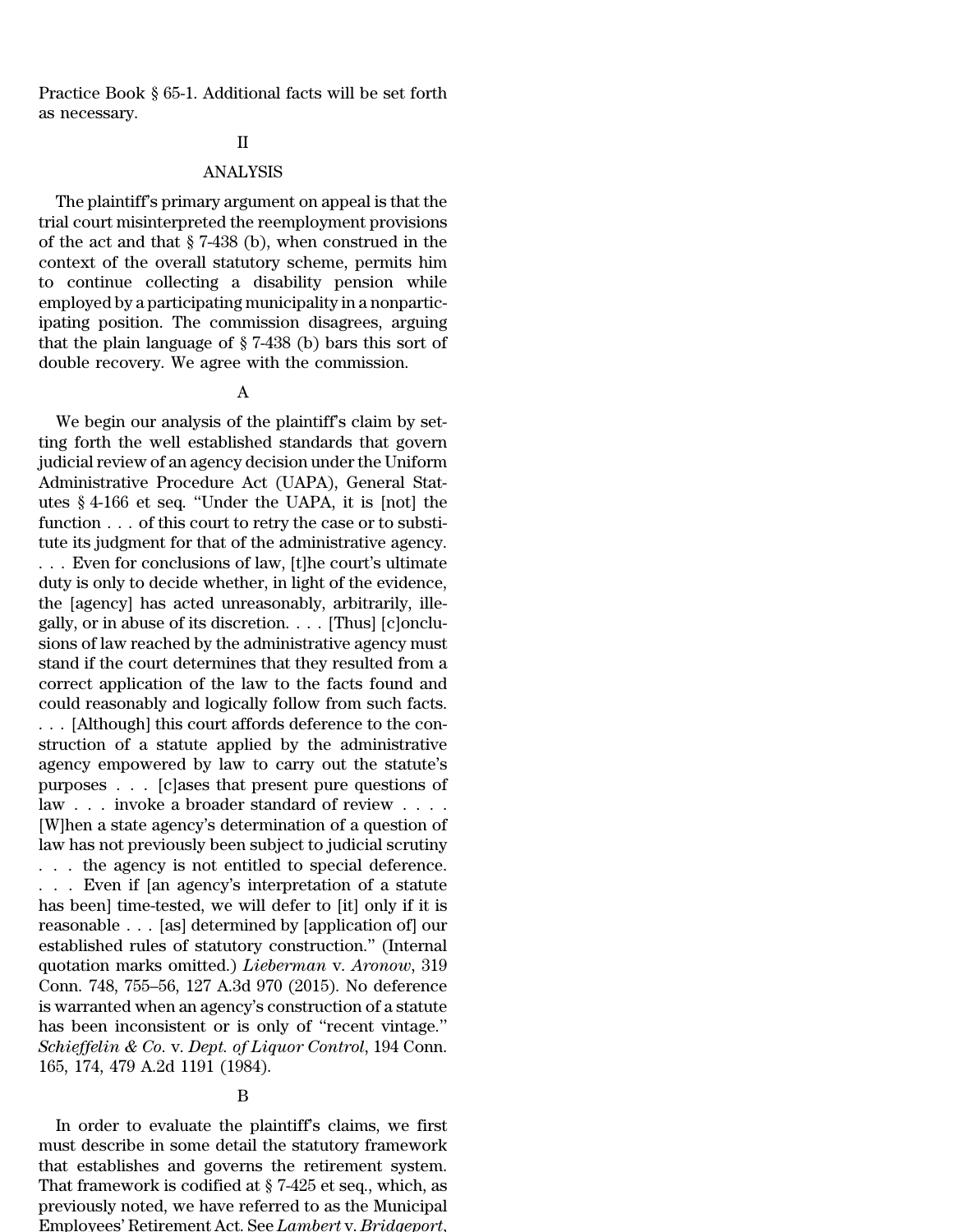204 Conn. 563, 566, 529 A.2d 184 (1987).

Section 7-425 defines key words and phrases used in the act. That section defines a '' '[m]ember' '' of the retirement system as, among other things, ''any regular employee or elective officer receiving pay from a participating municipality . . . who has been included by such municipality in the pension plan as provided in [§] 7-427 . . . .'' General Statutes § 7-425 (5). '' 'Pay' '' is defined in relevant part as ''the salary, wages or earnings of an employee . . . .'' General Statutes § 7-425 (6). The terms ''employee,'' ''employed,'' and ''employment'' are not defined in the act.

General Statutes § 7-427 (a) authorizes each municipality to opt into the retirement system with respect to any department or departments that it chooses to designate for participation. Section 7-427 (a) also permits municipalities to decide whether to allow their elective officers to participate in the system.

General Statutes § 7-428 provides that any member shall be eligible for retirement and to receive a retirement pension upon either completing twenty-five years of aggregate service in a participating municipality or upon reaching the age of fifty-five and having completed five years of continuous service or fifteen years of aggregate service in a participating municipality. General Statutes § 7-429 further provides that an elective officer participating in the retirement system who is separated from service, except for cause or by resignation, after attaining the age of sixty and after completing at least twenty years of continuous service, shall be entitled to a retirement pension ''upon reaching the voluntary retirement age . . . .''<sup>6</sup>

Section 7-432 authorizes and establishes the standards governing disability retirements. At the time the plaintiff's retirement pension was suspended in November, 2011, that section provided in relevant part: ''Any member shall be eligible for retirement and for a retirement allowance who has completed at least ten years of continuous service if he becomes permanently and totally disabled from engaging in any gainful employment in the service of the municipality. For purposes of this section, 'gainful employment' shall not include a position in which a member customarily works less than twenty hours per week. If such disability is shown to the satisfaction of the Retirement Commission to have arisen out of and in the course of his employment by the municipality, as defined by the Workers' Compensation Act, [General Statutes § 31-275 et seq.] he shall be eligible for retirement irrespective of the duration of his employment. Such retirement allowance shall continue during the period of such disability. The existence and continuance of disability shall be determined by the Retirement Commission upon such medical evidence and other investigation as it requires. . . .'' General Statutes (Rev. to 2011) § 7-432, as amended by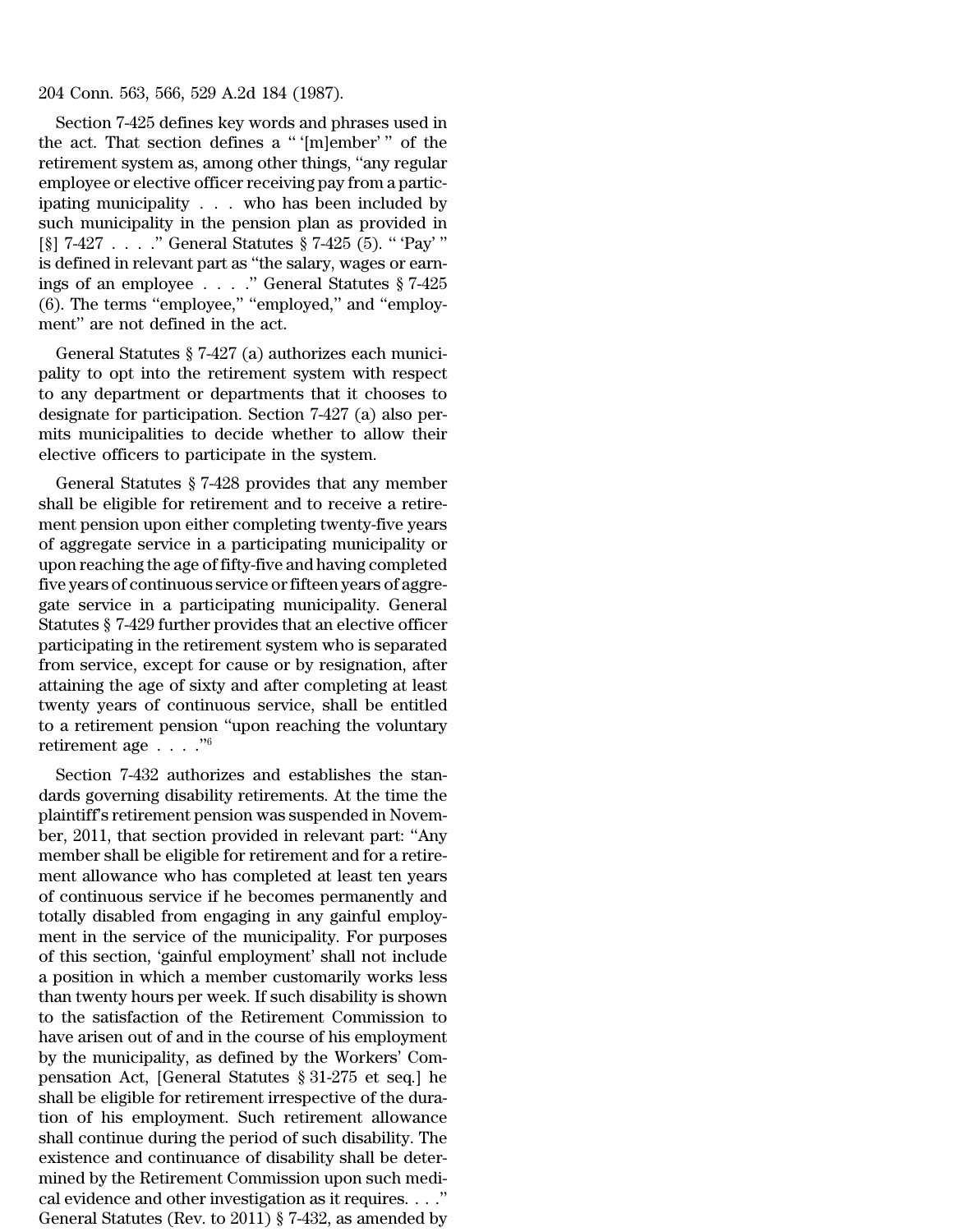### Public Acts 2011, No. 11-251, § 2.

General Statutes § 7-434a addresses the situation in which a member is elected to serve as an official of the state or any political subdivision thereof. Section 7-434a provides that such member may continue his or her membership in the system for up to ten years while serving in elective office, during which time the member must continue to make contributions to the system.

Finally, § 7-438 establishes the rules that govern a member who, having retired and begun to collect a retirement pension, again accepts public employment in the state. That statute provides as follows: ''(a) Any member retired under this part who again accepts employment from this state or from any municipality of this state other than a participating municipality, shall continue to receive his retirement allowance while so employed, and shall be eligible to participate, and shall be entitled to credit, in the state retirement system for the period of such state employment, but any such member shall not be eligible to participate or be entitled to credit in any municipal retirement system for the period of such municipal employment.

''(b) If a member is retired under this part and again accepts employment from the same municipality from which he was retired or any other participating municipality, he shall be eligible to participate, and shall be entitled to credit, in the municipal employees' retirement system for the period of such municipal employment. Such member shall receive no retirement allowance while so employed except if *(1) such employment is for less than twenty hours per week, or (2)* his services are rendered for not more than ninety working days in any one calendar year, provided that any member reemployed for a period of more than ninety working days in one calendar year shall reimburse the Municipal Employees' Retirement Fund for retirement income payments received during such ninety working days.''<sup>7</sup> (Emphasis added.) General Statutes § 7-438.

 $\overline{C}$ 

It was the conclusion of both the agencies and the trial court that the plaintiff's case represents a straightforward application of § 7-438 (b). The plaintiff was a member of the retirement system who, having retired pursuant to § 7-432, again accepted employment from East Haven, a participating municipality. Because § 7- 438 (b) provides that ''[s]uch member shall receive no retirement allowance while so employed,'' the commission determined, and the court agreed, that the retirement services division did not act improperly in suspending his retirement pension during his tenure in office.

On appeal, the plaintiff identifies what he considers to be four flaws in the commission's statutory analysis.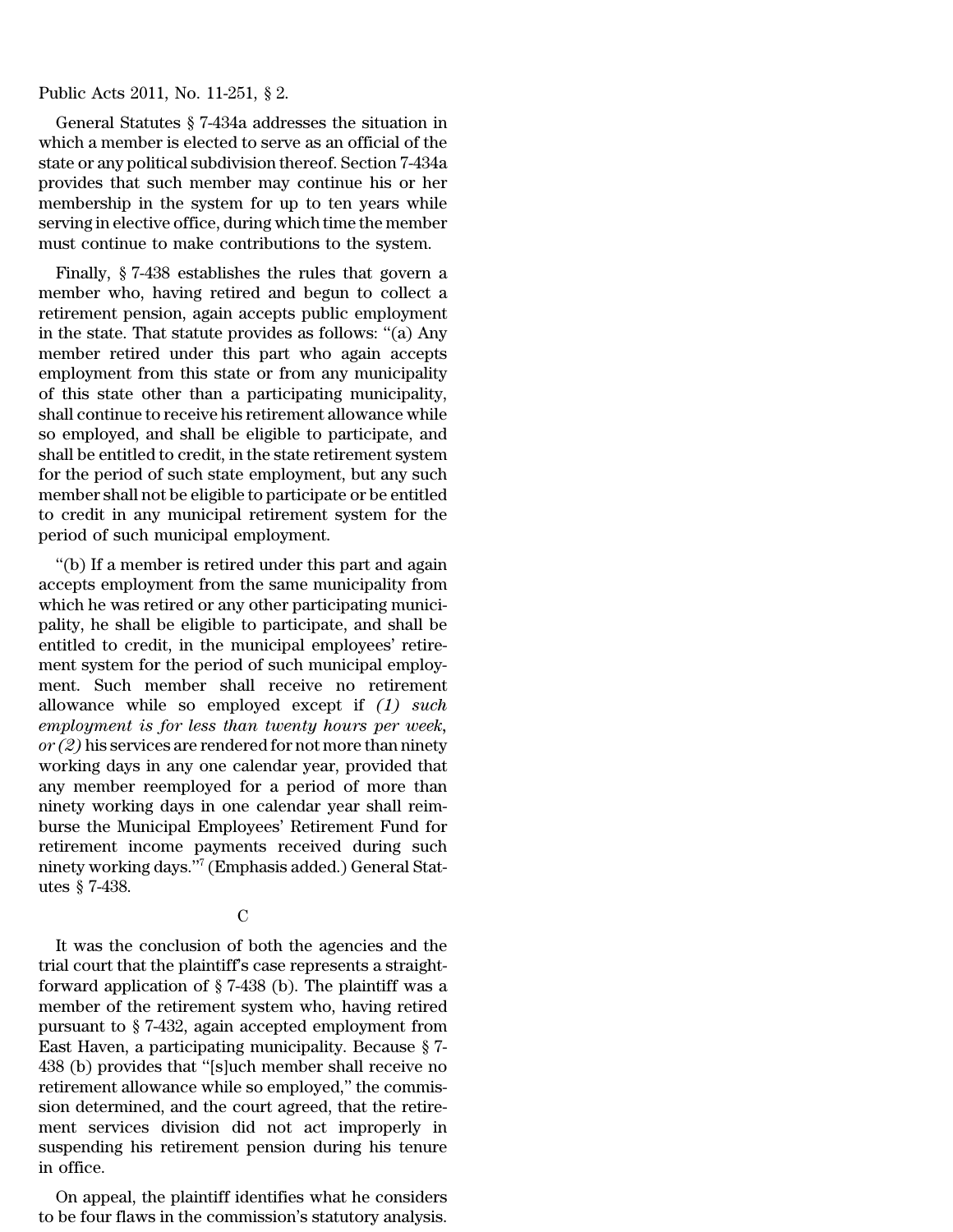First, the plaintiff contends that his position as the mayor of East Haven does not constitute ''employment'' and that he is not an ''employee'' of that town for purposes of the act and, therefore, that § 7-438 (b) does not apply to his case. Second, he contends that § 7-438, when read as a whole, reveals a legislative intent to preclude a member from continuing to receive a retirement pension only while reemployed in a participating position. Third, the plaintiff contends that his case is governed by the disability provisions of the act as well as by its reemployment provisions and that, pursuant to § 7-432, his disability retirement could be discontinued only if the commission's medical examining board determined on the basis of additional medical evidence that he was no longer entitled to receive a disability benefit. Fourth, he contends that the commission is bound by, or should adhere to, its pre-2009 interpretation of the statute, in which the legislature allegedly acquiesced. We consider each argument in turn.

# 1

The plaintiff's first contention is that § 7-438 (b) does not govern his case because that subsection applies only to retired members who again accept *employment* from a participating municipality, and that the statute precludes members from receiving a retirement pension only while so *employed*. He avers that he is not employed by East Haven, as that term is used in the statute, notwithstanding that he receives a salary to serve as the town's full-time mayor.

When a term is not defined in a statute, we begin with the assumption that the legislature intended the word to carry its ordinary meaning, as evidenced in dictionaries in print at the time the statute was enacted. *State* v. *Wright*, 320 Conn. 781, 802, 135 A.3d 1 (2016); *State* v. *Menditto*, 315 Conn. 861, 866, 110 A.3d 410 (2015). Although the earliest version of the predecessor statute to § 7-438 used the term ''appointment'' rather than ''employment,'' that statute did provide that a retired member who is reemployed by a municipality ''shall receive no retirement allowance while so *employed.*'' (Emphasis added.) General Statutes (Supp. 1945) § 128h.<sup>8</sup> At the time § 128h was drafted, the word "employed" meant "[e]ngaged by an employer," and an ''employee'' was defined as ''[o]ne employed by another; one who works for wages or salary in the service of an employer . . . .'' Webster's New International Dictionary (2d Ed. 1941). The plaintiff cannot and does not seriously contend that his full-time, salaried work as the mayor of East Haven does not qualify as employment, as that term ordinarily has been used.

Instead, the plaintiff argues that the words ''employee,'' ''employed,'' and ''employment'' are statutory terms of art that have a particular meaning in the context of the act. He notes, for example, that § 7-425 (5) defines a '' '[m]ember' '' of the retirement system as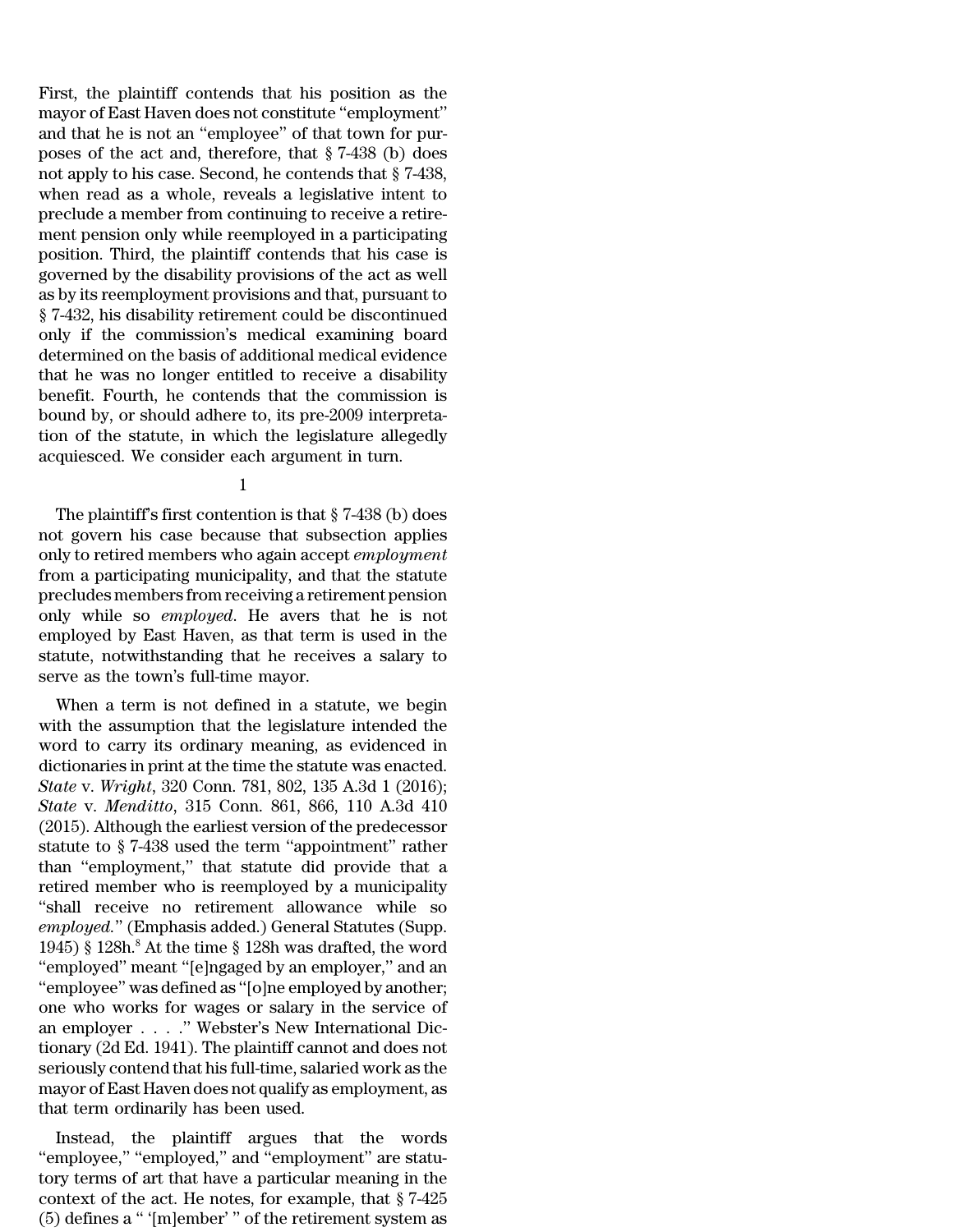"any regular employee or elective officer," which, he contends, evinces a legislative intent to distinguish officers such as himself from employees. He further notes that  $§ 7-425(6)$  defines "'[p]ay'" as "the salary, wages or earnings of an employee,'' and finds meaningful the fact that that provision makes no mention of elective officers.<sup>9</sup>

The plaintiff's efforts to distinguish between municipal employees and elective officers, while valiant, are unavailing. We begin by observing that  $\S 7-425$  (5) defines a member of the retirement system as ''any *regular* employee or elective officer . . . .'' (Emphasis added.) If the statute had been written solely in terms of ''employee or elective officer,'' the plaintiff's argument might be more convincing. But the legislature's use of the adjective ''regular'' to modify ''employee'' strongly suggests that, for purposes of the retirement system scheme, there are two classes of employees, namely, elective officers and other, regular employees. See *Dautel* v. *United Pacific Ins. Cos.*, 48 Wn. App. 759, 766–67, 740 P.2d 894 (1987) (discussing comparable use of term "regular"). Thus, we do not read  $\S 7-425$  to foreclose the possibility that elective officers are merely a subset of all employees for purposes of the act.

This interpretation is consistent with the fact that many provisions of the act refer only to ''employees'' or related cognate terms; specific mention of elective officers is made only in particular instances when distinct treatment is warranted. Compare, e.g., General Statutes § 7-425 (6) ('''[p]ay' means the salary, wages or earnings of an employee''), General Statutes § 7-428 (establishing voluntary retirement standards for employees), General Statutes § 7-437 (setting forth conditions under which employees' retirement pensions must be increased in conjunction with Social Security benefits), and General Statutes § 7-442a (using terms "member" and "employee" interchangeably), with General Statutes § 7-427 (a) (giving municipalities option whether to designate elective officers for participation in retirement system), and General Statutes § 7-430 (exempting elective officers from mandatory retirement rules).

It bears emphasizing in this regard that many provisions of the act that afford rights or benefits to members of the retirement system use only the terms ''employees'' or persons ''employed'' by a municipality, and do not mention elective officers. See, e.g., General Statutes § 7-431 (establishing retirement eligibility for members separated from service by employing municipality before voluntary retirement age); General Statutes § 7- 434 (providing continuity of service benefit for full-time employees); General Statutes § 7-436 (b)(providing that employees and their surviving spouses are entitled to additional cost of living allowance); General Statutes § 7-436b (crediting military service prior to member's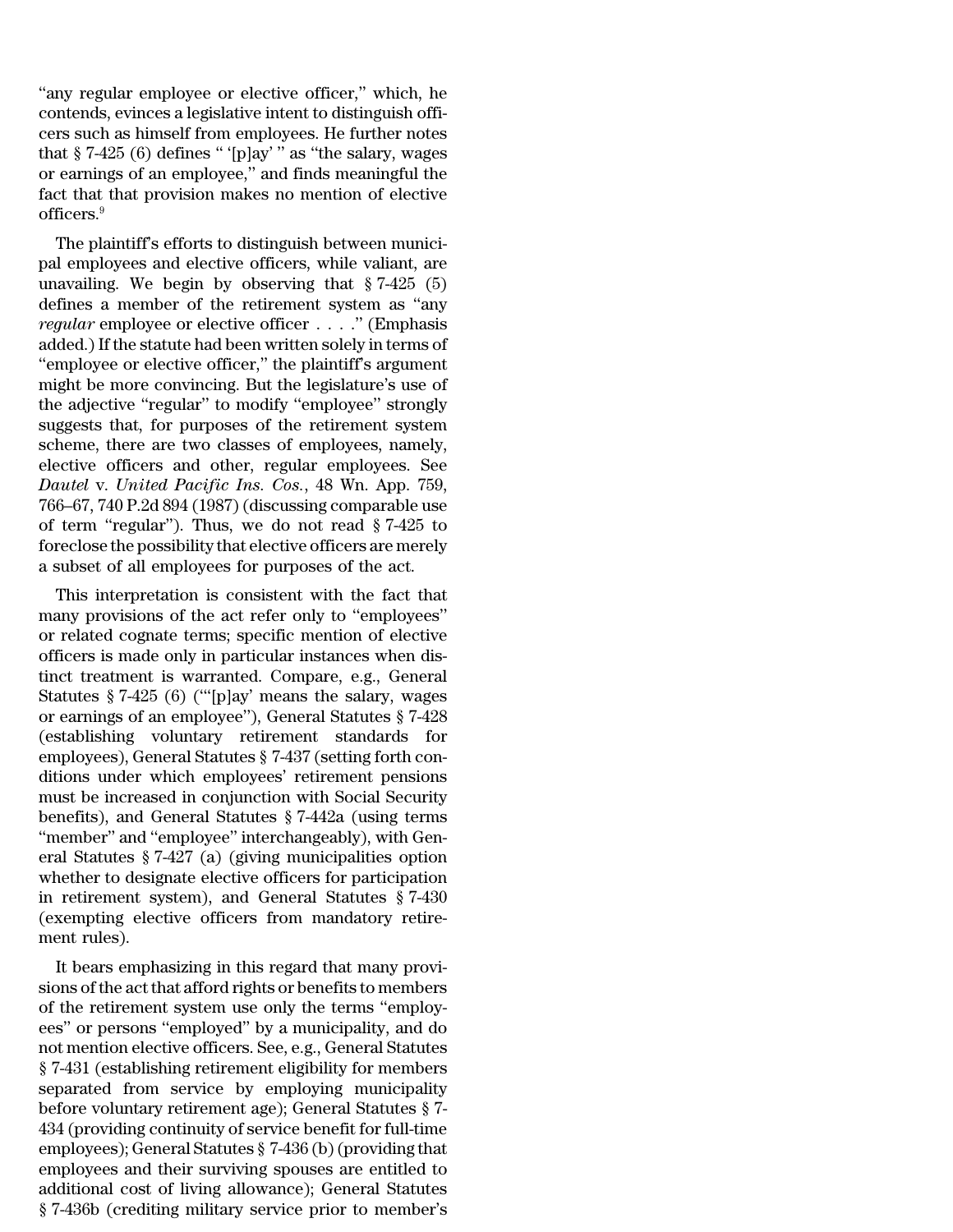date of employment); General Statutes § 7-442b (allowing employees to transfer retirement funds from state or other municipal retirement systems); General Statutes § 7-449 (providing that retirement pensions granted to members formerly employed by municipality shall not be affected by repeal of act); General Statutes § 7-459b (allowing members to participate in deferred retirement option plan adopted by municipality that employs them). If we were to accept the plaintiff's interpretation of the act and conclude that the term ''employee'' excludes elective officers, then elective officers who are members of the retirement system would be deprived of many of the rights and benefits that other members enjoy. In the absence of any apparent rationale for such a scheme or a clear statement of legislative intent, we decline to adopt an interpretation of the law that would achieve such a bizarre outcome. See *Levey Miller Maretz* v. *595 Corporate Circle*, 258 Conn. 121, 133, 780 A.2d 43 (2001).

Particularly fatal to the plaintiff's theory are those sections of the act that appearto equate elective officers with municipal employees or imply that the former as well as the latter can be ''employed'' for purposes of the retirement system. Section 7-429, for example, provides in relevant part that ''[i]f any member of a participating municipality who is *an elective officer* is separated from the service of the municipality by which he is *employed* . . . he shall be entitled to a retirement allowance . . . .'' (Emphasis added.)

Finally, we note that the original version of the reemployment statute barred retired members from collecting a pension while reemployed in any state or municipal position, but expressly exempted elective officers from that prohibition. See General Statutes (1949 Rev.) § 892. The 1973 amendments to the statute eliminated the carve-outfor elective officers, suggesting that the legislature intended that they would be treated the same as other public employees with respect to reemployment. See Public Acts 1973, No. 73-519. For all of these reasons, we reject the plaintiff's argument that, by accepting the position of mayor of East Haven, he did not accept employment for purposes of § 7- 438 (b).<sup>10</sup>

### 2

The plaintiff's second statutory argument is that § 7- 438, when read as a whole and in light of the underlying policy rationales, evidences a legislative intent to preclude a member from receiving a retirement pension only while reemployed in a participating position. The argument, which is the plaintiff's strongest, is as follows. Section 7-438 envisions two paths by which a retired member may return to full-time public employment.<sup>11</sup> First, a member may be employed by the state or by a municipality that does not participate in the retirement system. Under those circumstances, § 7-438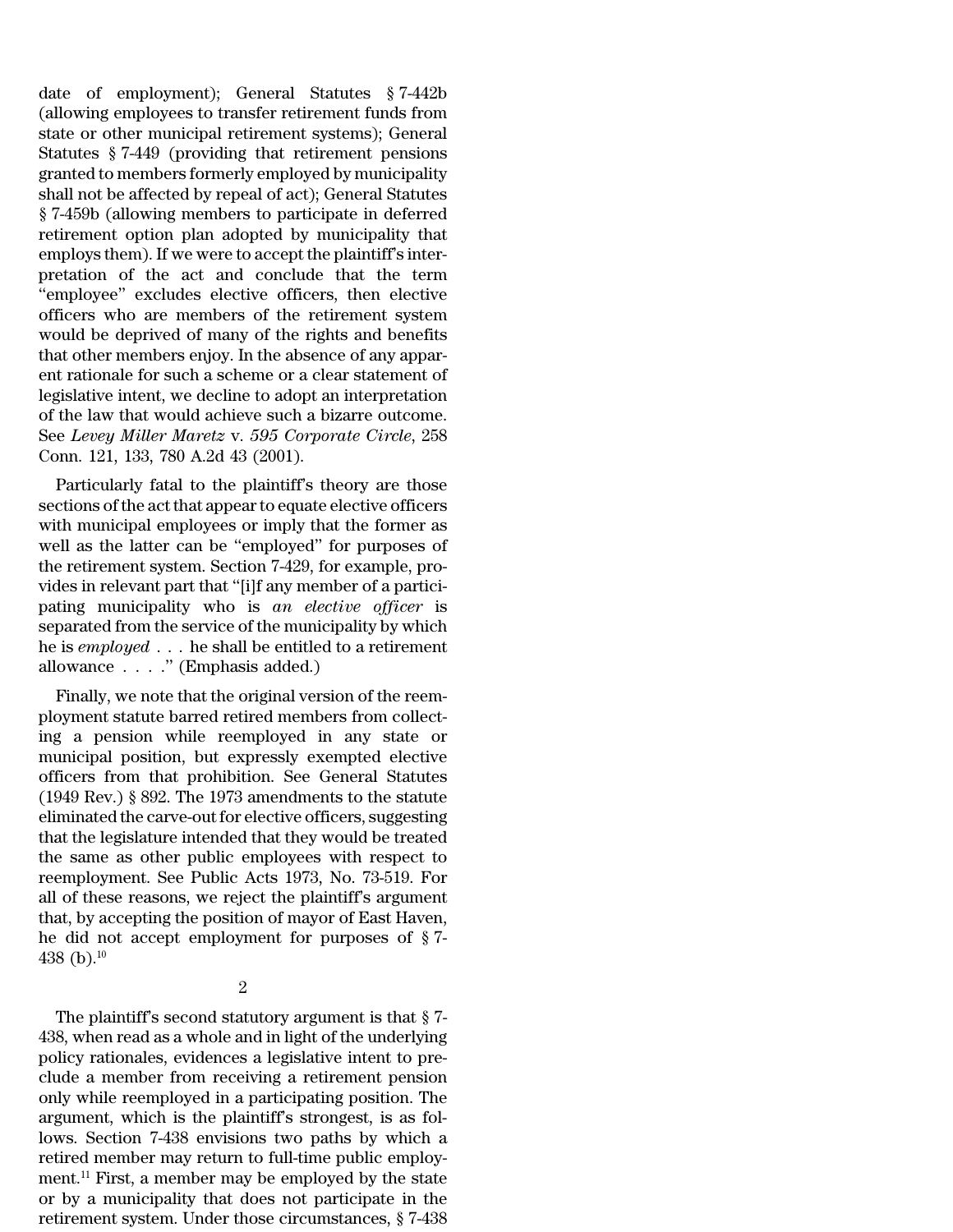(a) provides that the member can continue to collect his or her retirement pension, but will not be eligible to earn credit in any other municipality's own retirement system.<sup>12</sup> Second, the member can return to service in the same municipality from which he or she retired, or in another participating municipality. Under those circumstances, § 7-438 (b) provides that the member shall receive no retirement pension while so employed, but shall be eligible to participate and be entitled to additional credit in the retirement system. This scheme, the plaintiff contends, is predicated on the assumption that, at any particular time, a retired member will be entitled either to earn additional retirement credit, while reemployed by a participating municipality, or to collect a retirement pension, while not so employed. The member cannot simultaneously earn and collect, but the statute does not envision a scenario in which a retired member can neither collect a pension nor earn new credits. But that is precisely the plaintiff's situation, because, although he returned to work in a participating municipality, he did so in a nonparticipating position. The nub of his argument, then, is that the legislature did not intend that retired members who return to public service would have the worst of both worlds in this regard.

The key to the plaintiff's argument is the provision in § 7-438 (b) that a member who is reemployed by a participating municipality ''shall be eligible to participate, and shall be entitled to credit, in the municipal employees' retirement system'' (eligibility clause). Despite this provision, the parties agree that a member, such as the plaintiff, who accepts a nonparticipating position in a participating municipality is not in fact eligible to participate in the retirement system while so employed. But see footnote 15 of this opinion. In the face of this apparent contradiction, the commission essentially concedes that the eligibility clause either was inartfully drafted or suggests that the legislature failed to anticipate the type of scenario at issue in this case.

The conundrum we face, then, is that, under the circumstances of the present case, it seems that we must disregard either the eligibility clause, which allows members such as the plaintiff to participate in the retirement system, or the second sentence of § 7-438 (b), which bars such members from collecting a pension while so employed. The commission invites us to choose the former path, the plaintiff the latter. For several reasons, we find the commission's approach to be more sensible.

First, the commission offers a more plausible account of how all the different provisions of § 7-438 (b) can be given effect. See *Southern New England Telephone Co*. v. *Dept. of Public Utility Control*, 274 Conn. 119, 129–30, 874 A.2d 776 (2005) (statute should be con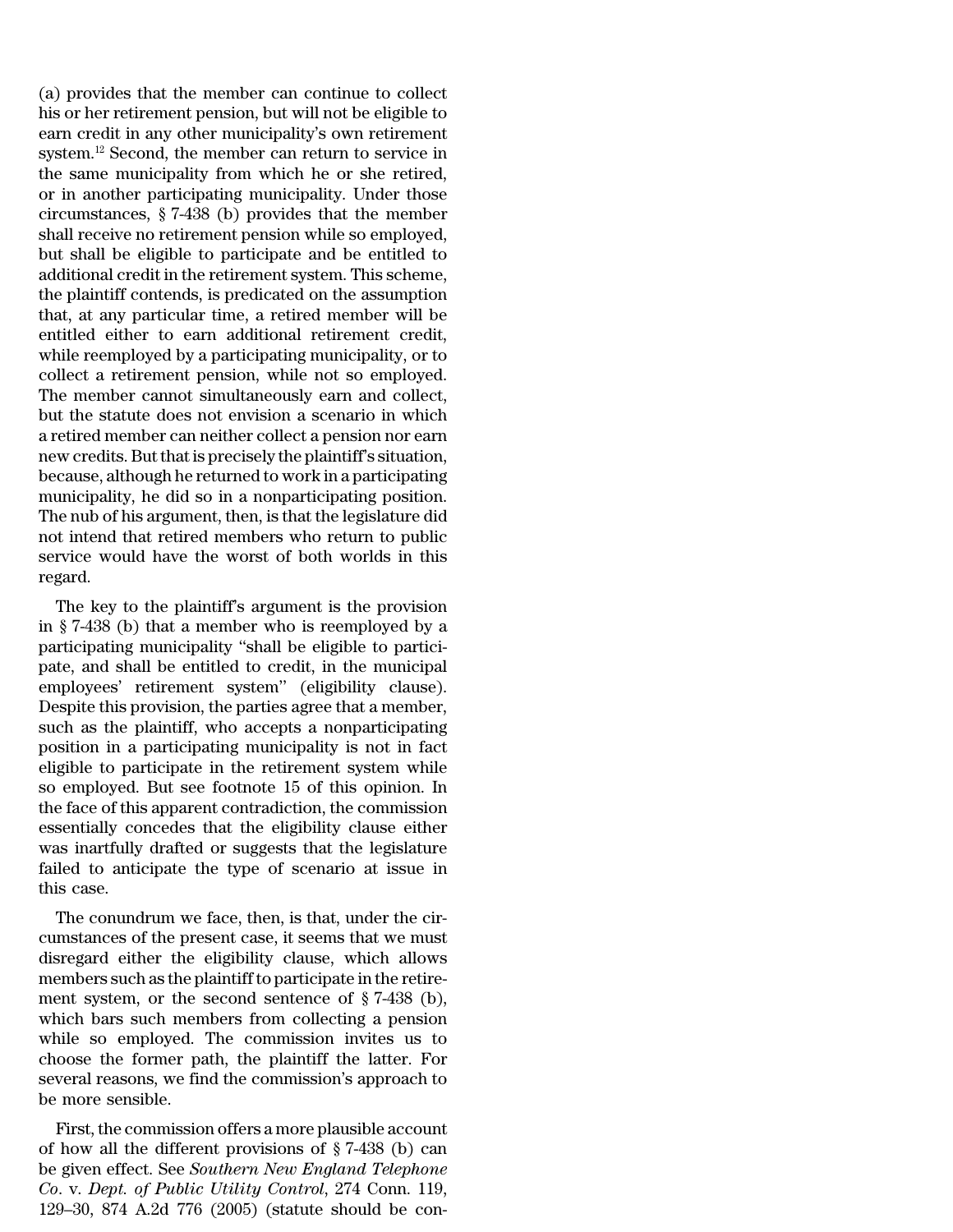strued so as to give effect to every provision). As we already have discussed, the plaintiff's solution to this conundrum—the theory that § 7-438 (b) simply does not apply to elective officers—is unconvincing. See part II C 1 of this opinion. The plaintiff also does not address the problem of nonofficer retirees who return to work in nonparticipating departments of participating municipalities. Various provisions of the act recognize that a participating municipality may choose to designate certain of its departments as nonparticipating; see, e.g., General Statutes §§ 7-427 (a), 7-436a (b), 7-437 and 7- 442a; and we are not free to assume that the legislature simply overlooked this possibility when drafting § 7- 438 (b). See *Southern New England Telephone Co*. v. *Dept. of Public Utility Control*, supra, 129 (''[w]e presume that the legislature is aware of existing statutes when enacting new ones").<sup>13</sup>

The commission, by contrast, offers a plausible account of how all the various provisions of the statute can be given effect. Specifically, the commission submits that the eligibility clause reasonably may be understood to mean that a retired member is entitled to earn additional retirement credits *so long as he or she is reemployed in a position for which such credits are available*. 14

Alternatively, it may well be that the legislature meant exactly what it said, and that retired members such as the plaintiff are eligible to earn additional credits in the retirement system even while reemployed in nonparticipating positions. Although a municipality may opt not to designate its elective officers as participating positions; see General Statutes § 7-427 (a); other provisions of the act nevertheless allow for continued participation by members who leave their positions to work in nonparticipating governmental positions. Most notably, § 7- 434a provides that any member who is elected to serve as an officer of the state or a subdivision thereof may elect to remain in the system and continue to make contributions for up to ten years.<sup>15</sup> See also General Statutes § 7-434 (granting credit for intervening military service).

Second, we are not persuaded that the plaintiff is correct in his assessment of the policy rationales that underlie § 7-438 and, specifically, that the statute embodies a legislative intent that all retired members should be able either to collect a pension or to earn additional retirement credits. On the one hand, the statute allows for certain instances of what the trial court referred to as ''double dipping.'' For example, § 7-438 (a) permits a retired member to continue to collect a municipal retirement pension while also participating in the state employees' retirement system. On the other hand, it is not clear that a retired member should be allowed to receive a retirement pension while also earning a salary from a participating municipality. In 2013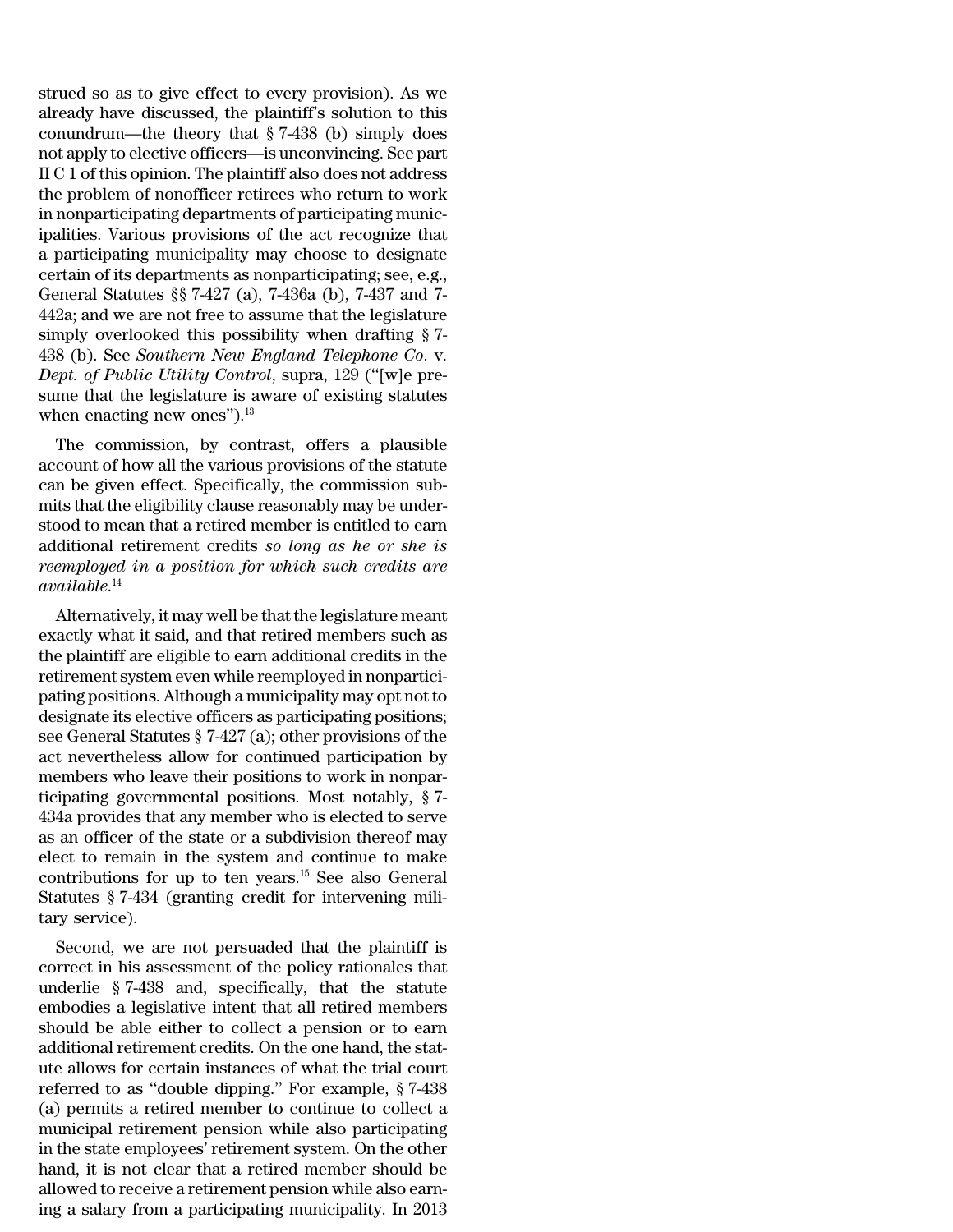and 2015, Governor Malloy vetoed amendments to the act that would have expressly permitted members who are reemployed in nonparticipating municipal positions to continue to collect a retirement pension. See P.A. 15- 188; P.A. 13-219. In his 2015 veto message, the governor articulated a countervailing policy rationale: ''I believe this bill would impose an undue burden on municipalities and is inconsistent with the purpose of the municipal retirement system, which is intended to provide assistance to our retirees and not current employees.'' 2 Conn. Public and Special Acts 1478 (2015). In other words, although it may seem unfair from the member's standpoint that he can neither receive a pension nor earn additional credits while reemployed in a nonparticipating position, § 7-438 (b) reasonably may be understood to embody a judgment that a participating municipality should not have to contribute additional funds to a member's retirement pension while at the same time paying his salary. See General Statutes § 7- 441 (d)(providing that participating municipalities must make contributions to cost of administration of retirement fund on behalf of retired members receiving benefits, as well as currently employed members).

The plaintiff argues that, prior to 1987, § 7-438 clearly permitted retired members to collect a pension while reemployed with a different department or agency, and that we should hesitate before concluding that, in amending the statute, the legislature intended to curtail the ability of a member such as the plaintiff to return to work in a nonparticipating position. It is undeniable, however, that the legislature chose to substantially broaden the restrictions on reemployment at that time. Prior to 1987, a member could retain his or her pension while reemployed in any position outside the department or agency from which he or she retired. See General Statutes (Rev. to 1985) § 7-438 (a). After 1987, this exception was narrowed to reemployment by the state or a nonparticipating municipality. See Public Acts 1987, No. 87-83, § 2. Accordingly, the plaintiff's second statutory argument is unpersuasive.

3

The plaintiff's third statutory argument takes as its starting point the well established rule that we must ''construe a statute as a whole and . . . harmonize its disparate sections within the bounds of reason.'' *State* v. *Gonzalez*, 210 Conn. 446, 451, 556 A.2d 137 (1989). He faults the agencies and the trial court for having considered § 7-438 (b) in isolation and, in his view, not having paid adequate attention to the relationship between that provision and the disability retirement provisions of § 7-432.

The plaintiff primarily relies on § 7-432 (g), which provides that ''[n]o reconsideration of a decision concerning eligibility for a disability retirement allowance or the discontinuance of such allowance shall be made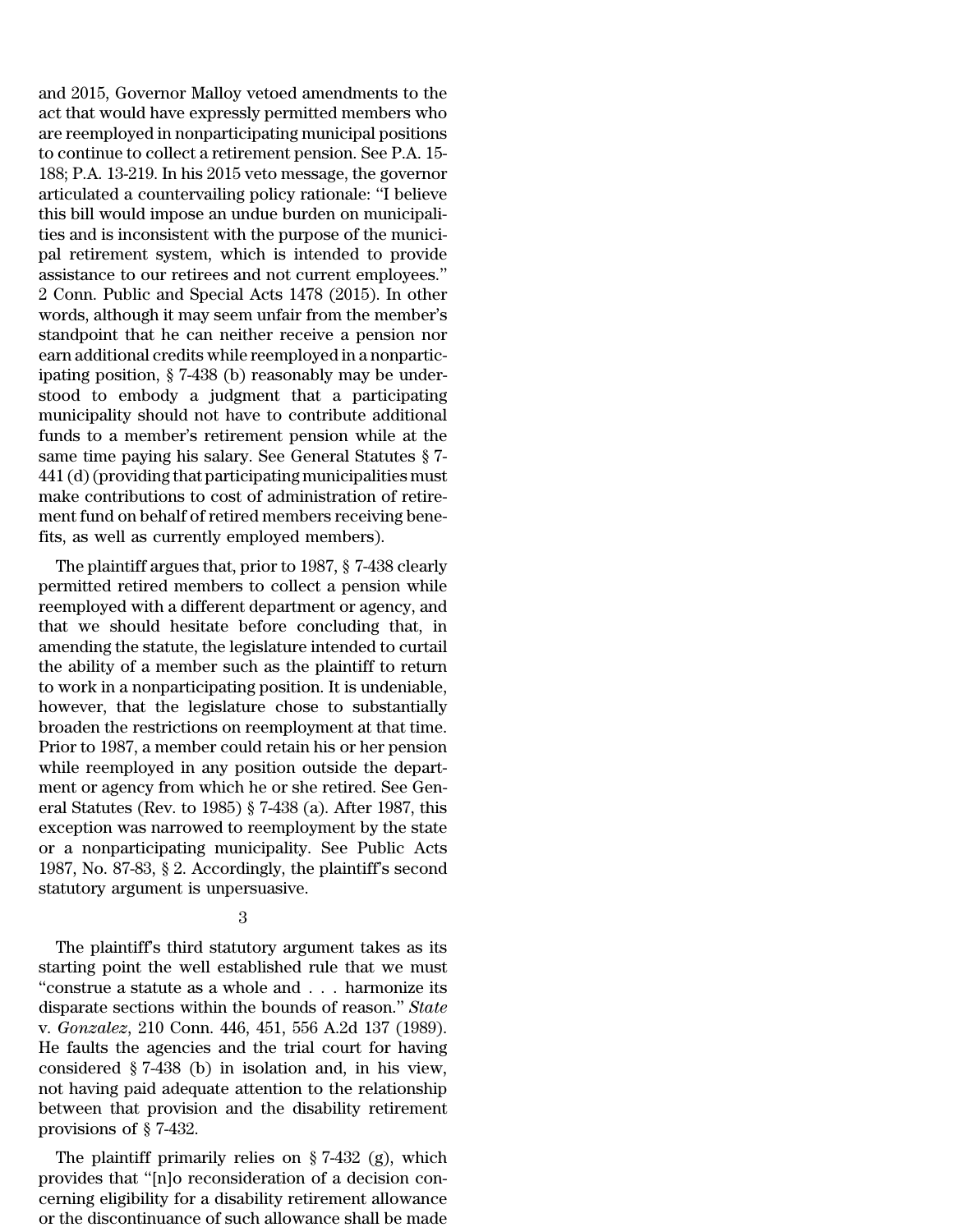by the medical examining board unless a member, upon application to the medical examining board for a redetermination, discloses additional facts concerning the member's condition.'' The plaintiff reads this to mean that the only way that his disability pension could be terminated was if the medical examining board, having considered new evidence, determined that he was no longer disabled.

If we were compelled to parse  $\S 7-432$  (g) and its relationship to § 7-438 (b), we likely would encounter any number of impediments to the plaintiff's argument.<sup>16</sup> Fortunately, we need not enter those waters. Subsection (g) was not added to the statute until July, 2013, nearly two years after the retirement services division suspended the plaintiff's pension. See Public Acts 2013, No. 13-247, § 385. Prior to that time, § 7- 432 made no mention of the medical examining board. Instead, the statute delegated broad authority to the commission to determine a member's ongoing eligibility for a disability pension: ''The existence and continuance of disability shall be determined by the . . . [c]ommission upon such medical evidence and other investigation as it requires.'' General Statutes (Rev. to 2011) § 7- 432. Accordingly, the plaintiff's argument is unavailing.<sup>17</sup>

# 4

The plaintiff's fourth statutory argument is that the commission is bound by, or should adhere to, its prior interpretation of § 7-438. The plaintiff contends that this is especially true in light of the fact that (1) the Jepsen opinion counseled a stay-the-course approach, and (2) during the period from 1987 until 2009, during which the agencies were interpreting the act to permit elective officials such as the plaintiff to retain their retirement pensions, the legislature did not override the agencies by amending the act and, therefore, effectively acquiesced in the prior interpretation. We are not persuaded.

With respect to the plaintiff's legislative acquiescence argument, we frequently have explained that ''the legislative acquiescence doctrine requires *actual acquiescence* on the part of the legislature. [Thus, in] most of our prior cases, we have employed the doctrine not simply because of legislative inaction, but because the legislature affirmatively amended the statute subsequent to a judicial or administrative interpretation, but chose not to amend the specific provision of the statute at issue. . . . In other words, [l]egislative concurrence is particularly strong [when] the legislature makes unrelated amendments in the same statute.'' (Citation omitted; emphasis in original; internal quotation marks omitted.) *Stuart* v. *Stuart*, 297 Conn. 26, 47, 996 A.2d 259 (2010).

In the present case, the legislature made no changes to § 7-438 between 1987, when the statute was amended to prohibit members from collecting a retirement pen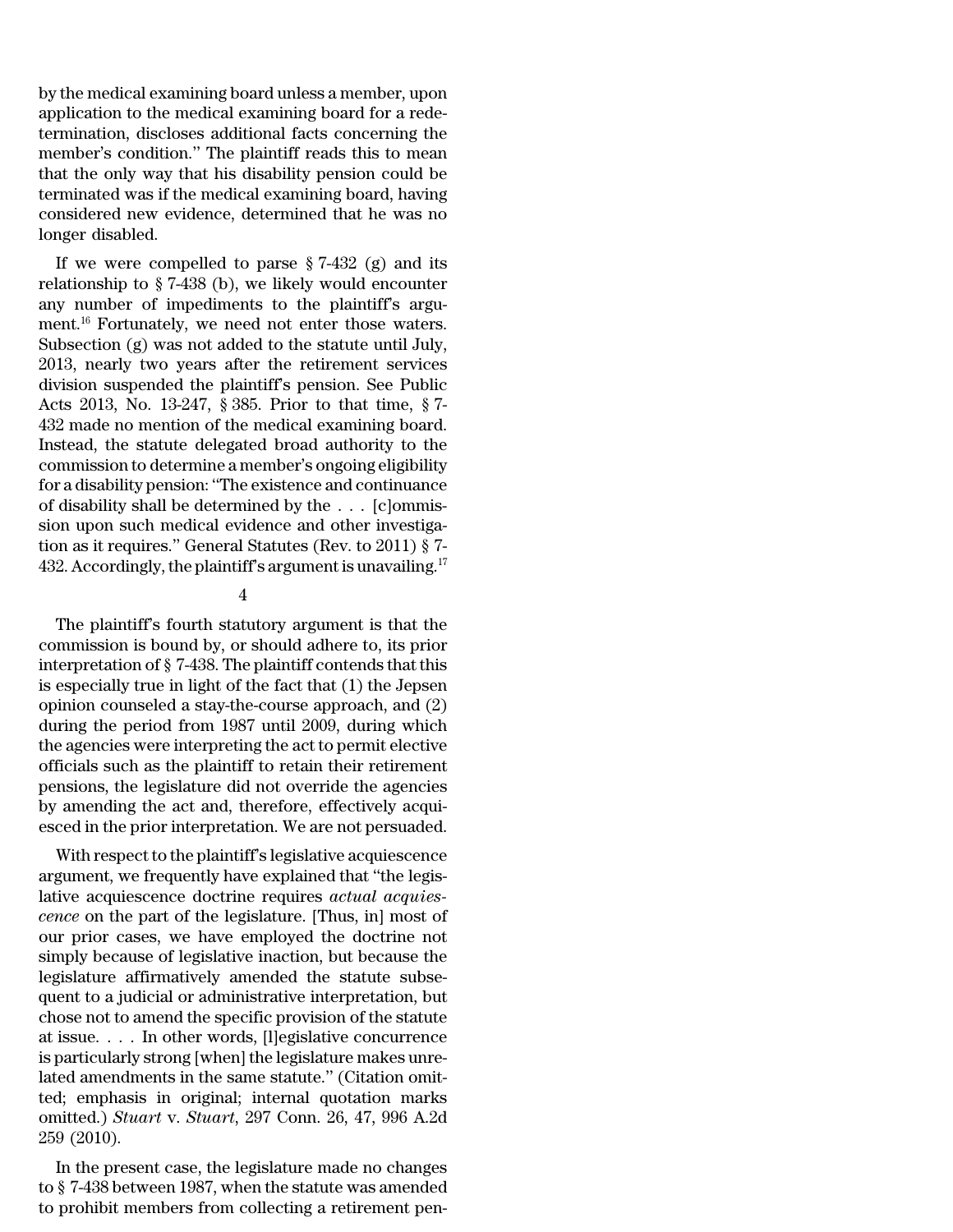sion while reemployed by any participating municipality, and 2009, when the retirement services division announced its revised interpretation of the statute. By the time the legislature did make minor changes to the statute in 2011; see Public Act 11-251, § 3; this revised interpretation had been in effect for several years. Accordingly, the legislature's failure to address the issue in the 2011 amendment demonstrates, if anything, acquiescence in the agencies' *revised* interpretation. Moreover, although we recognize that the legislature voted overwhelmingly in 2013, and again in 2015, to amend § 7-438 to reinstate the pre-2009 interpretation, Governor Malloy vetoed both amendments and the legislature did not attempt an override. Accordingly, we conclude that the evidence for legislative acquiescence in the agencies' pre-2009 interpretation of the act is at best inconclusive and does not compel us to depart from the plain meaning of the statutory text. See *Commission on Human Rights & Opportunities* v. *Board of Education*, 270 Conn. 665, 724–25, 855 A.2d 212 (2004).

Lastly, we consider the plaintiff's argument that the Jepsen opinion, while not binding on this court; see *Wiseman* v. *Armstrong*, 269 Conn. 802, 825, 850 A.2d 114 (2004); nevertheless represents highly persuasive authority to which the trial court should have deferred. As that court recognized, however, the Jepsen opinion neither purported to interpret the statutory language at issue nor concluded that the agencies' pre-2009 interpretation of § 7-438 was in any way superior to their revised interpretation. Rather, the Jepsen opinion concluded that neither interpretation was ''clearly wrong.'' Ultimately, the only reasons the Jepsen opinion offered in support of its recommendation that the agencies hew to their pre-2009 interpretation were that (1) it believed that the legislature had acquiesced in that interpretation, and (2) adopting a new interpretation might upset retirees' settled expectations.<sup>18</sup> We already have explained why the legislative acquiescence argument is unconvincing. With respect to the reliance argument, we agree with the trial court that, in most instances, an administrative agency that discovers that it has been applying an erroneous interpretation of a statute is obliged, after providing fair notice to affected persons, to conform its policy to the correct interpretation. Cf. *Atchison, Topeka & Santa Fe Railway Co.* v. *Wichita Board of Trade*, 412 U.S. 800, 808, 93 S. Ct. 2367, 37 L. Ed. 2d 350 (1973). This is particularly true in the present case, insofar as the act expressly requires that the commission correct any erroneous overpayment of benefits. See General Statutes § 7-439h.

For all of these reasons, the plaintiff's statutory arguments are unpersuasive.<sup>19</sup> In addition, we have reviewed the plaintiff's other claims of error and find them to be without merit.<sup>20</sup>

The judgment is affirmed.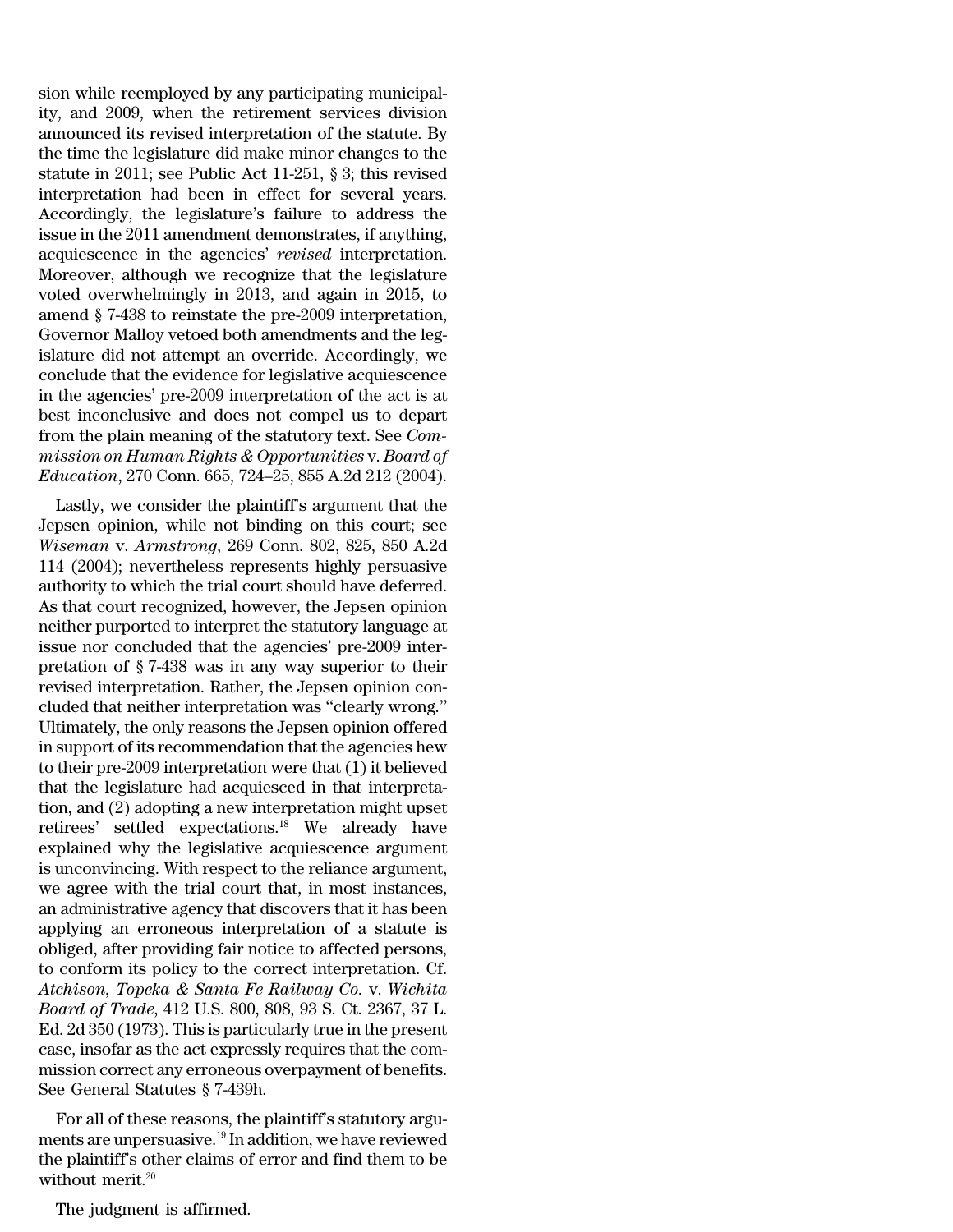#### In this opinion the other justices concurred.

\* This case originally was scheduled to be argued before a panel of this court consisting of Chief Justice Rogers and Justices Palmer, Eveleigh, McDonald, Espinosa and Robinson. Although Justice Robinson was not present when the case was argued before the court, he has read the briefs and appendices, and listened to a recording of the oral argument prior to participating in this decision.

<sup>1</sup> See General Statutes § 5-155a (c); Regs., Conn. State Agencies §§ 5-155-2 and 5-155-7.

 $2$  Although the plaintiff refers at times to the "termination" of his pension, as do certain of the agencies' decisions, neither party disputes the trial court's conclusion that, under the commission's interpretation of the act, he will be entitled to a resumption of his retirement pension upon completion of his tenure as mayor. Accordingly, we use the term ''suspension'' rather than ''termination.''

<sup>3</sup> The text of the relevant statutory provisions is set forth in part II B of this opinion.

 $4$  Because (1) the issue is one of statutory interpretation, (2) the relevant arguments have been fully briefed before this court, and (3) the commission has indicated that it is in need of judicial guidance as to how to apply § 7- 438 (b), we will evaluate the plaintiff's statutory claims on the merits despite the trial court's finding that they were abandoned at trial. See *Notopoulos* v. *Statewide Grievance Committee*, 277 Conn. 218, 233 n.12, 890 A.2d 509, cert. denied, 549 U.S. 823, 127 S. Ct. 157, 166 L. Ed. 2d 39 (2006).

<sup>5</sup> The commission represented at trial that it was in the process of identifying any such members and they were being informed that, in the event the commission's interpretation of the act was upheld in this litigation, they could not continue to receive their pensions while reemployed.

 $6$  Although the term "voluntary retirement age" is not defined in the act, the commission has construed the phrase to refer to the eligibility standards set forth in § 7-428. See Connecticut Municipal Employees' Retirement Fund B Summary Plan Description (January 1, 1990) p. 5.

<sup>7</sup> Section 7-438 was amended in 2011 to add the highlighted language, which is not material to the present appeal. See Public Act 11-251, § 3. Although the amendment became effective July 13, 2011, it was made applicable only to members who retired on or after January 1, 2000. Public Act 11-251.

<sup>8</sup> General Statutes (Supp. 1945) § 128h provides: ''If a member shall be retired under this chapter, and again accepts appointment, except to an elective office, from this state or from a municipality of this state, under which appointment services are to be rendered for more than three months in any year, he shall receive no retirement allowance while so employed.''

<sup>9</sup> The other authorities on which the plaintiff relies relate to different statutory schemes and, therefore, do not support his argument that the term ''employee'' is used as a term of art in the act. See, e.g., General Statutes § 7-467 (2) (distinguishing municipal employees from elective officers solely for purposes of collective bargaining statutes, General Statutes § 7-467 et seq.); *Prudential Mortgage & Investment Co*. v. *New Britain*, 123 Conn. 390, 392, 195 A. 609 (1937)(distinguishing,for purposes of wage garnishment, between elective public officers and contract employees such as teachers).

<sup>10</sup> In his reply brief, the plaintiff argues that, if East Haven intended to make the position of mayor that of an employee, the town would have spelled out the benefits attached to that position in the town charter or elsewhere. This argument is purely speculative and, in any event, nothing in the act permits a town to designate its officers or personnel as nonemployees for purposes of the retirement system.

<sup>11</sup> Special exceptions, not relevant to the present case, are made for members reemployed for less than twenty hours per week or not more than ninety days per calendar year. See General Statutes § 7-438 (b).

<sup>12</sup> The statute does permit a retiree who returns to work for the state to simultaneously collect a municipal retirement pension and earn credits in the state retirement system, which the commission also administers. General Statutes § 7-438 (a).

<sup>13</sup> We note that, at approximately the same time that the legislature amended § 7-438 to add the present language regarding participating municipalities; see Public Acts 1987, No. 87-83, § 2; it also amended General Statutes § 7-444, which expressly addresses the possibility that a participating municipality may withdraw one or more departments from the retirement system. See Public Acts 1987, No. 87-85. Both amendments were drafted in the Labor and Public Employees Committee. Under those circumstances, it is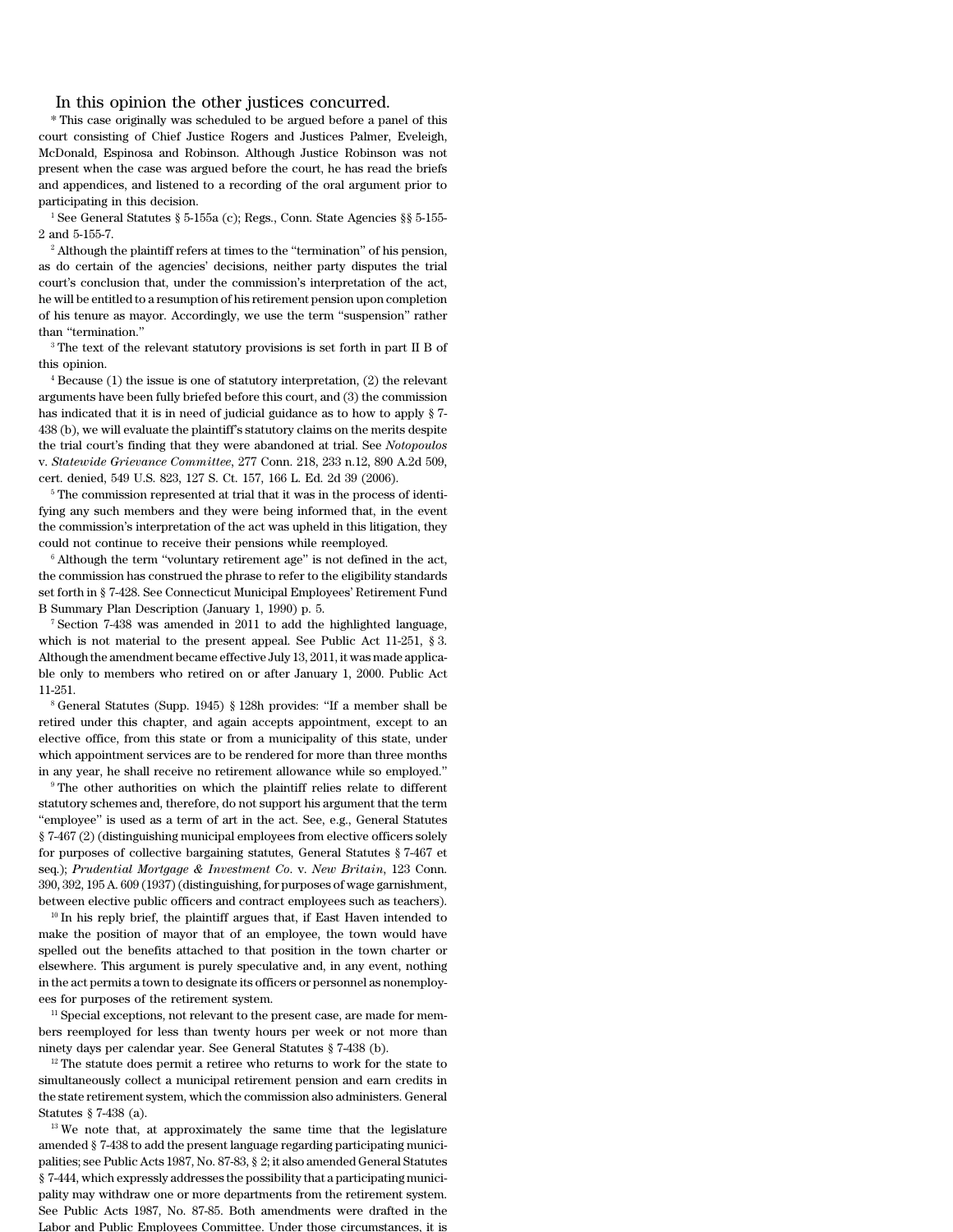unrealistic to assume that legislators drafted the relevant amendments to § 7-438 unaware that a participating municipality might have employees who do not participate in the retirement system.

<sup>14</sup> This is consistent with the fact that subsection (a) of  $\S 7-438$  provides that any member who is reemployed with the state will be eligible to participate in the state employees retirement system. It seems unlikely that the legislature, in crafting the reemployment rules for municipal employees, intended to confer eligibility for state retirement on employees who would not otherwise be eligible for that program. See General Statutes § 5-158 (a) (listing classes of state employees in positions not covered by state retirement system or covered by state retirement system but ineligible to be members).

<sup>15</sup> We emphasize that, because the plaintiff has not claimed that either § 7-434a or § 7-438 (b) entitles him to eligibility or credit during his service as mayor, we express no opinion as to the potential merits of such a claim.

<sup>16</sup> The trial court, for example, was of the opinion that the relevant provisions of § 7-438 (b) are more specific than, and thus prevail over, the provisions of § 7-432 on which the plaintiff relies, and also that the plaintiff's argument leads to irrational and absurd consequences, in that his interpretation of the act would mean that any member retired pursuant to § 7-432 would in effect be exempted from § 7-438 (b).

 $17$  The plaintiff also argues that he is entitled to retain his disability pension under the 2011 revision of the statute, which provides in relevant part that ''[a]ny member shall be eligible for retirement and for a retirement allowance who has completed at least ten years of continuous service if he becomes permanently and totally disabled from engaging in any *gainful employment in the service of the municipality*. . . .'' (Emphasis added.) General Statutes (Rev. to 2011) § 7-432. His argument appears to be that his pension cannot be suspended so long as he is not again gainfully employed in the service of a participating municipality and that, for reasons that are not entirely clear, his position as the full-time, salaried mayor of East Haven does not constitute gainful employment in the service of that town. The trial court found this argument to be abandoned as inadequately briefed. In any event, the plain language of the act will not sustain the tortuous reading to which the plaintiff would affix it.

For similar reasons, we are not persuaded by the plaintiff's apparent argument that he is no longer a member of the retirement system and, therefore, not bound by § 7-438. Among other things, that interpretation is inconsistent with various provisions of the act that make clear that members remain members after retirement. See, e.g., General Statutes § 7-436 (setting forth benefits that ''each member'' shall receive after retirement); General Statutes § 7-439h (discussing receipt of retirement benefits by members).

<sup>18</sup> Although the Jepsen opinion also alluded to concerns regarding disparate treatment of members who apply for retirement on different dates, those concerns appear to be directed toward an unrelated issue addressed by that opinion, namely, a change in how the agencies evaluated disability retirement claims. Our understanding is that the agencies' revised reemployment policies will be applied without distinction to both current and future retirees.

<sup>19</sup> Because we conclude that the plain language of § 7-438 (b) bars the plaintiff's claim, we need not delve into the legislative history. See General Statutes § 1-2z. To the extent that any ambiguity remains, however, we note that the limited legislative history material to the questions before us generally favors the commission's interpretation of § 7-438 (b).

 $20$  With respect to the plaintiff's detrimental reliance claim, we agree with the trial court that (1) the plaintiff failed to establish that he relied *to his detriment* on the agencies' previous, contrary interpretation of § 7-438 (b), (2) once the commission came to understand that the prior interpretation of § 7-438 (b) was incorrect, it was permitted, if not required, to correct the error, at least on a prospective basis, and (3) in light of the fact that the retirement services division repeatedly warned the plaintiff that he would no longer be allowed to collect a pension if reelected as mayor, the fact that he might have received other, more equivocal guidance from the retirement services division fails to meet the exacting requirements for establishing a claim of detrimental reliance involving public funds. See *Chotkowski* v. *State*, supra, 240 Conn. 268; *Fennell* v. *Hartford*, 238 Conn. 809, 816, 681 A.2d 934 (1996).

With respect to the plaintiff's equal protection claim, we note that the allegedly political motivations of certain legislators in delaying the amendment of § 7-438 do not offend the equal protection clause. See *Hearne* v.